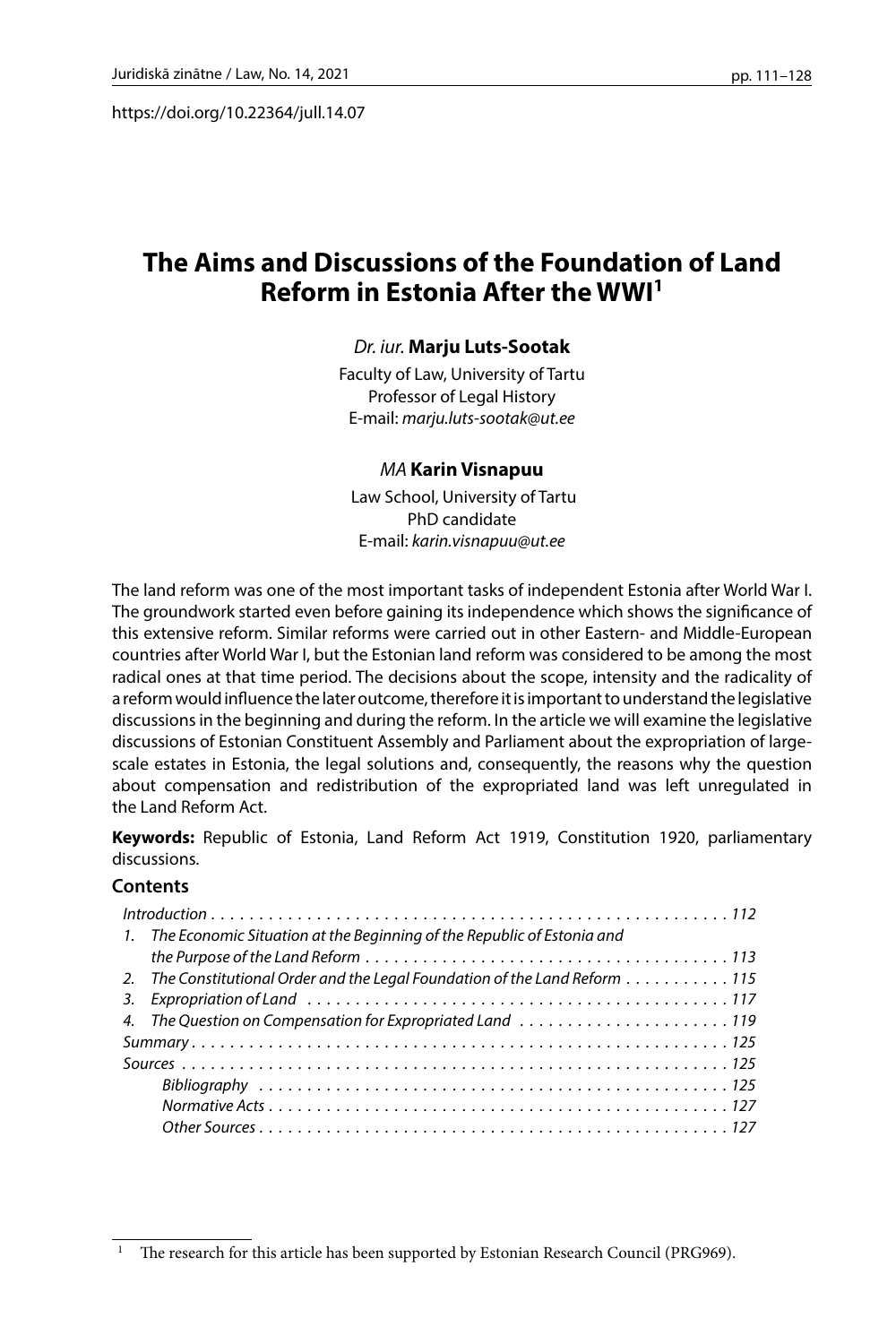### **Introduction**

The current year, 2021, marks the 30<sup>th</sup> anniversary of the land reform, whereby the Republic of Estonia, after regaining independence on 20 August 1991, sought to rearrange the institutions of Soviet agriculture: exclusive state ownership of land, large-scale agricultural production in state-owned or quasi-cooperative enterprises, central planning and absence of free market. Estonia chose the route of reprivatisation to return the land to private ownership. The beneficiaries of the process were the former owners or legal holders of the land nationalised during the Soviet era, or their descendants. The reform mainly dealt with small-scale land ownership, as this was the dominant agrarian structure in Estonia by 1940, when the Soviet Union occupied and annexed the Republic of Estonia. The agrarian structure predominantly based on small-scale ownership was substantially different from the conditions in the Republic of Estonia at its beginning in 1918−19, when large-scale land ownership also dominated, albeit the ownership was mostly held by Baltic German estate owners, necessitating a comprehensive land reform to rearrange the agrarian conditions.

The land reform of Estonian Republic between the two World Wars is considered to be one of the most radical ones<sup>2</sup>  $-$  all the former large-scale estates were expropriated all at once and initially without paying any compensation whatsoever. This was done by adopting the Land Reform Act<sup>3</sup>, which was supposed to form the basis of the land reform in Estonia. Still, the Land Reform Act itself left some fundamental issues unsolved.<sup>4</sup> The two key topics, which needed to be decided, were to what extent should the large-scale holdings be expropriated (and should there be any compensation for the expropriation), and to what extent and under which conditions should the land be redistributed. In this article, we will focus on the first key topic and examine the reasons, why some of these fundamental topics were left unregulated in Land Reform Act and its implementation act. At the outset, we examine the causes and aims of Estonian land reform (1). Subsequently, we demonstrate the crucial significance of the land reform for the internal consolidation and security of an independent Estonian statehood (2). The next chapter views the crucial discussions in the Constituent Assembly about the expropriation of the land from estate owners (3) and the last chapter concerns the discussions in the Constituent Assembly, continued later in the parliament, as to whether a compensation for the expropriated land would be determined or not.

As land reforms took place in several Central and Eastern European countries during the same period, both contemporary and modern literature has been published on the Estonian land reform alone, as well as in comparison with the land reforms that took place in other European countries.<sup>5</sup> One of the purposes of this

<sup>&</sup>lt;sup>2</sup> In contrary to the contemporary "land reforms" in other European states, the reforms in Estonia, as well as in Latvia were called "agrarian revolutions". Cf. *Korfes, O.* Die Agrarrevolutionen in Estland und Lettland. In: *Sering, M*. (Hg.). Die agrarischen Umwälzungen im außerrussischen Osteuropa. Berlin, Lepizig 1930, S. 72–127; *Jörgensen, H.* The Inter-War Land Reforms in Estonia, Finland and Bulgaria: A Comparative Study. *Scandinavian Economic History Review*, Vol. 54, Issue 1, 2006, p. 87.

<sup>3</sup> *State Gazette*, No. 79/80, 1919.

 $^4\;$  The question whether to compensate the previous large-scale estates was left unregulated, the same as the question on what legal basis the land would be redistributed.

<sup>&</sup>lt;sup>5</sup> In foreign languages, e.g., Gert von Pistohlkors. Tiefgreifende agrarische Umwälzungen und Umstrukturierungen in den neu gegründeten baltischen Staaten Estland, Lettland und Litauen 1919/1920/1922: Motivationen und Ergebnisse bis 1940. *Krauss, K. P.* (Hg.). Agrarreformen und ethnodemographische Veränderungen. Südosteuropa vom ausgehenden 18. Jh. bis in die Gegenwart.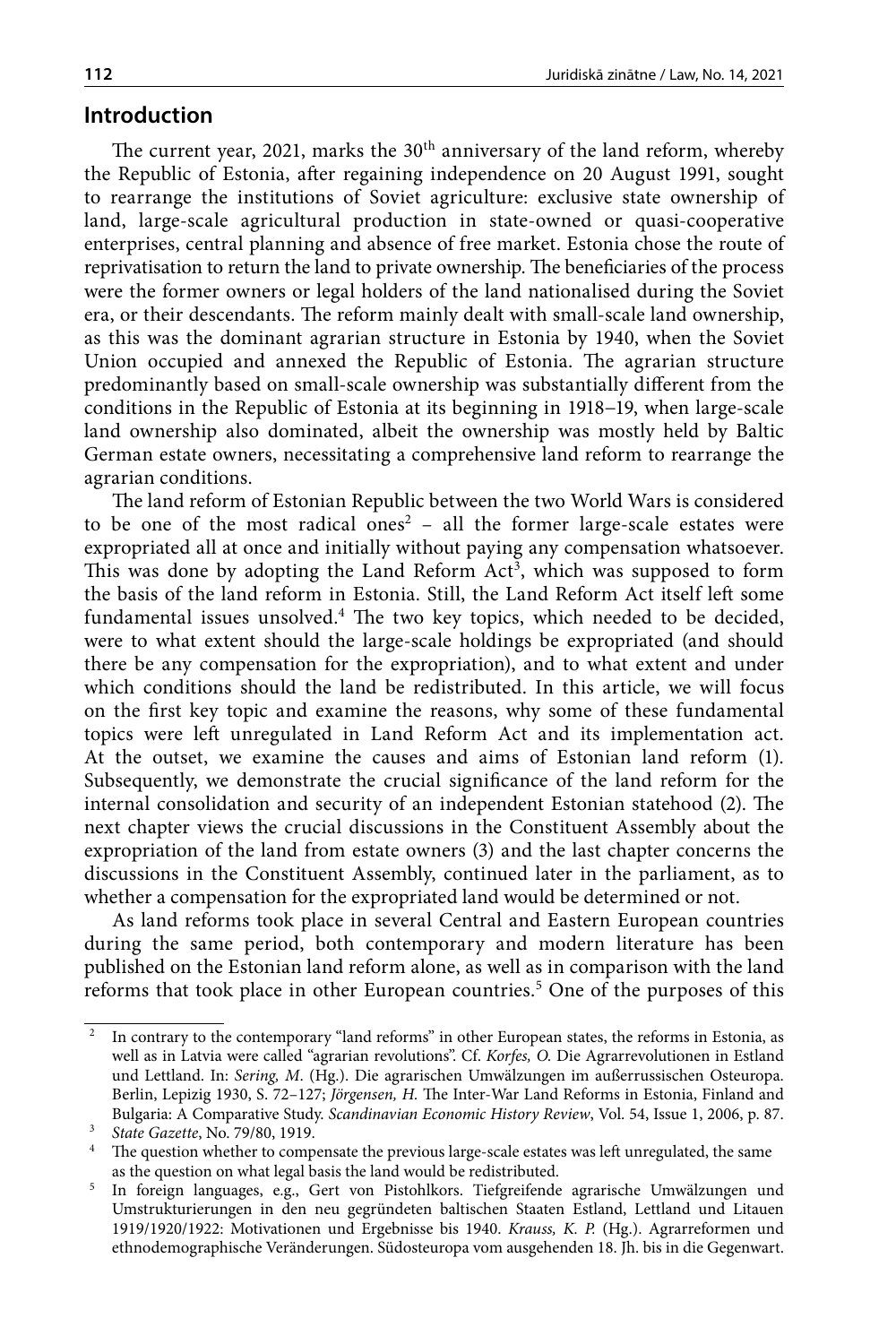article is to show the discussions in Estonian legislative bodies and to introduce the material found in Estonian language literature and archive sources to an international audience.

## **1. The Economic Situation at the Beginning of the Republic of Estonia and the Purpose of the Land Reform**

The land reform that took place in Estonia after World War I was neither the first nor last in the Estonian territory. Estonian historians consider the first land reform to have been the agrarian reform of the early  $19<sup>th</sup>$  century, which established the ownership of farmlands by the estate owners and the duty of estate labour by the peasants. The second land reform took place in the middle of the 19<sup>th</sup> century, which lead to the beginning of selling land by the estate owners to farmers in addition to tenure.6 The process of separating farmsteads from the estates and selling them to peasants started in the 1860s in Southern Estonia and reached Northern Estonia a couple of decades later.7 Despite that, large-scale holdings still made up 58% of agricultural land in  $1919$ .<sup>8</sup> This meant a total of 2 428 087 hectares of 1149 estates with an average area of 2113 hectares. Many estate owners owned more than one estate, making their total land assets even greater. 23% of the estates had been leased to peasants for use under tenure with the average farmer leasing a plot of land of 24.2 hectares. Around a third of the tenants, however, had less than 10 hectares of land. By that time, 42% of the agricultural land in the whole of Estonia was in private ownership by farmers. The average size of a farmstead bought by the farmers was 34.1 hectares, although about a quarter of the farms encompassed less than 10 hectares. Such small farmsteads were often not sufficient for feeding a family.<sup>9</sup>

As such, one of the most important objectives of the land reform was to guarantee the chances to obtain sustenance for as large a part of the Estonian populace as possible. This concerned those who did not have any land to cultivate at all. The former tenants were also meant to gain confidence that they could continue farming the land in their use and possibly become its owners in the future.

Stuttgart, 2009, S. 175–2006; *Jörgensen, H.* The Inter-War Land Reforms in Estonia, Finland and Bulgaria, pp. 64–97; *Kõll, A.-M*. The Agrarian Question in Eastern Europe: Some Answers from the Baltic Region. In: *David, T., Batou, J.* (eds.). Uneven Development in Europe 1918–1939. Librarie Droz, 1999, pp. 201–229; *Roszkowski, W*. Land Reforms in East Central Europe after World War One. Warsaw, 1995; *Lipping, I.* Land Reform Legislation in Estonia and the Disestablishment of the Baltic German Rural Elite 1919–1930. Dissertation, University of Maryland Faculty of the Graduate School. Michigan, London, 1980; *Uluots, J.* Grundzüge der Agrargeschichte Estlands. Tartu, 1935; *Bernmann, O.* Die Agrarfrage in Estland. Berlin, 1920; *Luiga, G. E.* Die Agrarreform in Eesti. Helsinki, 1920.

<sup>6</sup> *Nõu, J.* Eesti põllumajanduse omariiklusaegne koetus ja arengutase [The structure and level of development of Estonian agriculture during the period of independence]. In: Omariikluse taustal. Üliõpilasselts Raimla koguteos [In the context of independence. Collected works by Student Society Raimla]. Uppsala, 1955, pp. 59–70.

<sup>7</sup> A good overview of the process of purchasing farmsteads with an impressive array of sources has been given in: *Laur, M., Lust, K., Pirsko, P., Tarkiainen, Ü.* Talude päriseksostmine Pärnumaa andmestiku põhjal [The purchasing of farmsteads on the basis of data from Pärnumaa]. Tartu, 2014, pp. 9–14.

<sup>8</sup> *Rosenberg, T.* Maaküsimus ja 1919. aasta maareform Eestis: põhjused, eeldused ja tulemused [The land question and the land reform of 1919 in Estonia: reasons, preconditions and results] (first published in 1994). In: *Rosenberg, T.* Künnivaod. Uurimusi Eesti 18.–20. sajandi agraarajaloost [Ploughed fields. Inquiries on the agrarian history of Estonia in the 18<sup>th</sup> to 20<sup>th</sup> century]. Tartu, 2013, p. 374.

<sup>9</sup> *Pool, T.* Maauuendus Eestis ja selle tulemusi [Land reform in Estonia and its results]. In: Fenno-Ugrica V. Soome-ugri kultuurkongress (ettekanded) [Finno-Ugric cultural congress (lectures)]. Tallinn, 1936, pp. 4–8; *Virma, F.* Maasuhted ja maakorraldus Eestis [Land relations and land arrangement in Estonia]. Tartu, 2004, p. 118.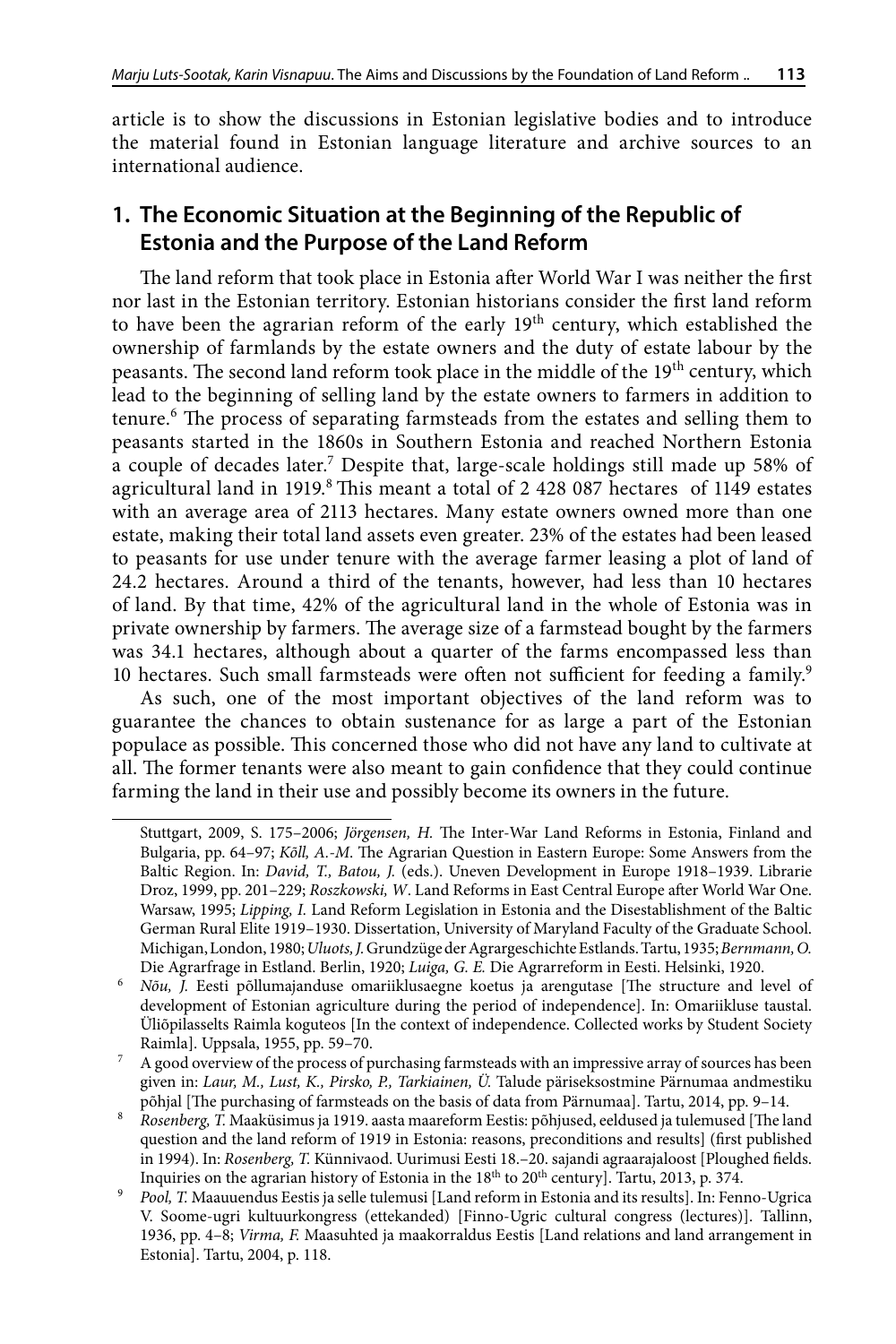The land reform was not just a rearrangement of agrarian conditions, but also a necessary step in solidifying the constitutional order of the democratic Republic of Estonia. Theodor Pool (1890−1942), an agronomist and a politician, has been considered the "father" of the land reform.<sup>10</sup> He argued that breaking up the estates eliminated the economic foundation of the nobility, which was hostile to the newly created republic, and prevented the threat of (German) colonisation. In addition to the former small farmers, it also created a new class of independent farmers who were connected to Estonian independence, forming a strong support and backbone of the young country.<sup>11</sup>

In the legislative discussions in the Constituent Assembly, the land reform was also regarded as solidifying the independence of Estonia. During a debate over the Land Reform Act, Karl Ast (1886−1971), a member of the Social Democratic Party, said: "The Estonian land reform, however, is most closely connected to Estonian independence". The land reform was also seen as a means of ameliorating centurieslong injustice. Prime Minister Otto Strandman (1875−1941) of the Labour Party remarked in a session of the Constituent Assembly on the estate owners' land possessions: "This power must be taken from them and given to the people". Ast seconded him: "The time has come in Estonia, when the historical injustice, which has greatly impeded our spiritual and imperial development, is beginning to be ameliorated". Aleksander Veiler (1897−19590), another member of the Labour Party also emphasized the historical injustice: "Not just in the sense of making good the historical injustice, but also in the sense of ensuring our national independence, must we eliminate large-scale land ownership. [..] Estonian independence can surely never preserve, if land is to remain in possession of the nobles who are the fiercest enemies of our independence."<sup>12</sup>

The thousands of beneficiaries of the land reform were supposed to become loyal citizens of the Republic of Estonia. As Johannes Lehtmann (1886–1953) of the Labour Party said in a late-night session of the Assembly on 1 August 1919: "We must especially emphasize this economic moment, because the Land Reform Act is the lever with which our independence will be pulled up. We cannot execute our independence without deciding the question of land."13

In addition to the political purpose emphasized by the left-wing parties, the so-called bourgeoisie parties introduced purely economic considerations into the debate. A few months earlier, during a session of the Committee on the Land Reform Act on 1 May 1919, Jaan Tõnisson (1868−1941?), leader of the People's Party, emphasized that the political motive of the reform (mollifying the people and ensuring their loyalty) should not force anyone to neglect to pay attention to

Karelson, M. Theodor Pool Eesti Vabariigi põllumajanduses [Theodor Pool in the agriculture of the Republic of Estonia]. Tartu, 2000; *Karelson, M*. Theodor Pool – maaseadus ja maareform [Theodor Pool – the Land Reform Act and land reform]. In: Agraarteadus (Akadeemilise Põllumajanduse Seltsi Toimetused 13) [Agrarian Science (Publications of the Academic Aricultural Society 13)]. Tartu, 2000, pp. 10–15.

<sup>11</sup> *Pool, T.* Maauuendus Eestis … [Land reform …], p. 9.

<sup>12</sup> Asutawa Kogu protokoll 29.07.1919 [Minutes of the Constituent Assembly 27 July 1919], No. 40. In: Asutawa Kogu II istungjärk: protokollid nr. 28–97 (17. juuni – 20. dets. 1919. a) [II session of the Constituent Assembly: minutes No. 28–97 (17 June 1919 – 20 December 1919)]. Tallinn, 1920, col. 433, 441, 444–446, 452.

<sup>13</sup> Asutawa Kogu protokoll 01.08.1919 [Minutes of the Constituent Assembly 1 August 1919], No. 41. In: Asutawa Kogu II istungjärk: protokollid nr 28–97, col. 537.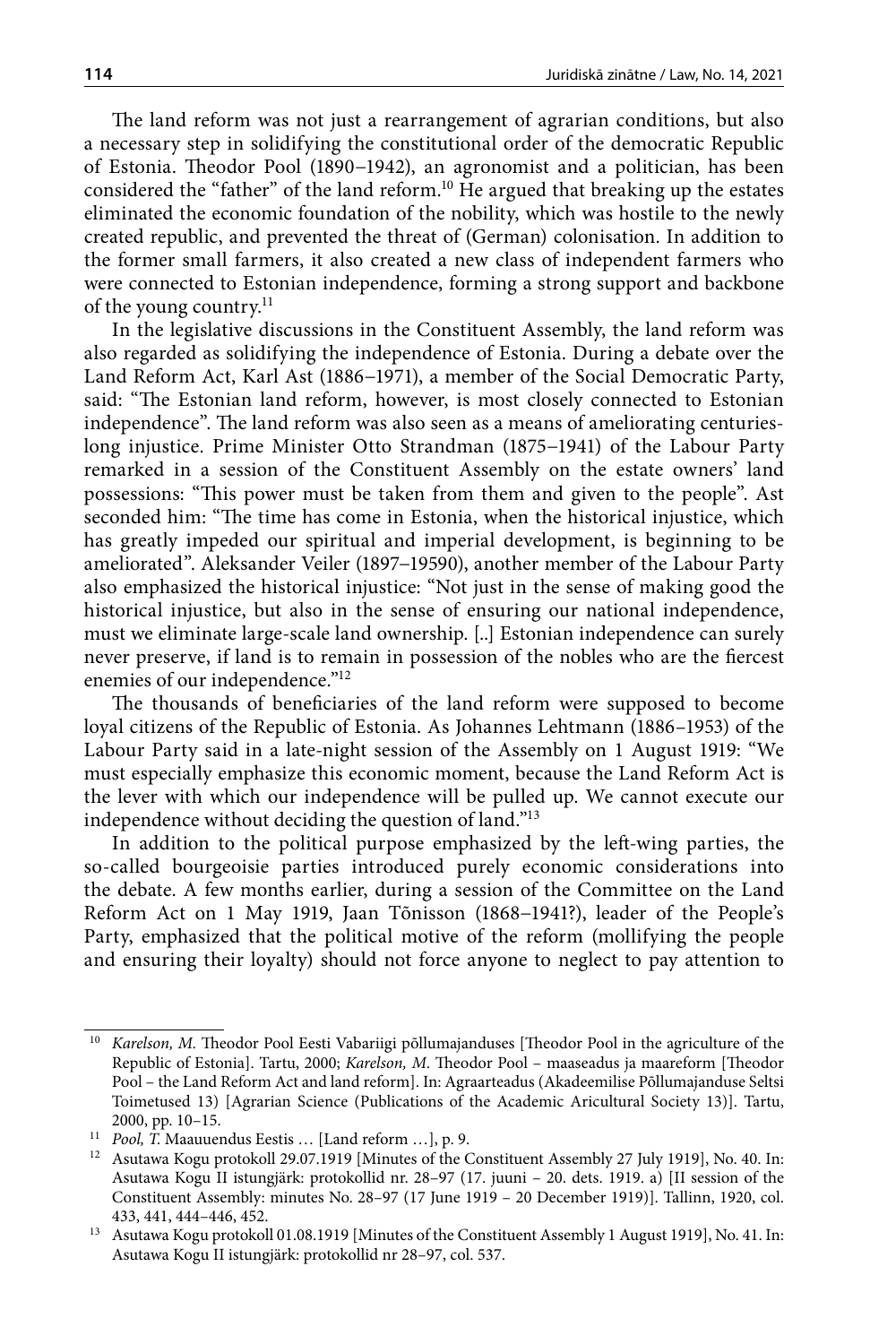the agricultural viewpoint. Tõnisson called upon the members of the Committee to weigh the matter impartially and without partisanship so as not to hurt the people.<sup>14</sup>

On the other hand, caution was necessary, because backlash from the former landowners was probably inevitable. The same also applied to the owners' farmsteads that had already been purchased. They had received their farmsteads from lands that had been separated by the estate owners during the mid-19<sup>th</sup> century agrarian reforms as agriculturally less productive. The lands distributed as a result of the land reform, on the other hand, had been kept by the estate owners for their own households and were more fertile or otherwise better.

The threat of international backlash, which the local nobility was not slow to incite, also necessitated caution. In order to balance the "poetic colours" of the leftwing parties, as Jüri Uluots (1890−1945), a member of the Country People's Union, described at the debates in the Constituent Assembly, he himself considered it necessary to focus on the analysis of the legal provisions of the Land Reform Act.15 He also spoke of Estonian independence, albeit in a somewhat different context. Uluots emphasized that Estonian independence had only the *de facto* recognition of other countries and international organisations, and it was therefore necessary to be cautious and avoid recklessness in the implementation of the land reform. However, the left-wing parties formed a majority in the Constituent Assembly, and it was largely a consequence of their influence that the decision was made to carry out the land reform in Estonia which was to be one of the most radical among its contemporaries.

## **2. The Constitutional Order and the Legal Foundation of the Land Reform**

In 1918, the Manifesto of Independence on 24 February declared Estonia an independent democratic republic. Point 7 of the Manifesto stated: "The Provisional Government shall be tasked with developing the proposals for legislation to solve the questions of land, labour, sustenance and finance according to democratic principles immediately".16 As the Constituent Assembly convened on 23 April 1919, its primary task was drafting the Constitution, but solving the land question mentioned in the Manifesto could not be considered any less important. The matter of land reform had already been at the centre of the election campaign of all parties.17 The question of land was also more important than the Constitution for the contemporary general public, as not just the local Estonian and German

<sup>&</sup>lt;sup>14</sup> Asutava Kogu maaseaduse komisjoni koosolek 01.05.1919, protokoll nr 2 [Minutes of the Land Reform Act commission of the Constituent Assembly 1 May 1919, No. 2]. *Rahvusarhiiv* [Estonian National Archive], ERA.15.2.370, p. 3.

<sup>15</sup> Asutawa Kogu protokoll 01.08.1919, nr 41 [Minutes of the Constituent Assembly 1 August 1919, No. 41], col. 489–490.

<sup>16</sup> *State Gazette*, No. 1, 1918.

<sup>17</sup> *Pilve, E.* Millele nad lootsid?: Eesti Rahvaerakonna ja Eesti Maarahva Liidu maailmapoliitika ning selle kujunemine 1919. aasta maaseaduse eel [What did they hope for?: World politics of the Estonian People's party and Estonians Country People's Union]. *Akadeemia*, No. 2, 2017, pp. 239–259, No. 3, 2017, pp. 413–442; *Roasto, M*. Konstantin Pätsi "maaküsimus" ja selle ajalooline kontekst [The "land question" of Konstantin Päts and its historical context]. *Ajalooline ajakiri / The Estonian Historical Journal*, No. 4, 2014, pp. 303–328; *Roasto, M*. The political debate about the land question in the Estonian area of the Baltic provinces, 1905–1914. *Journal of Baltic Studies*, No. 51(4), 2020, pp. 611–630.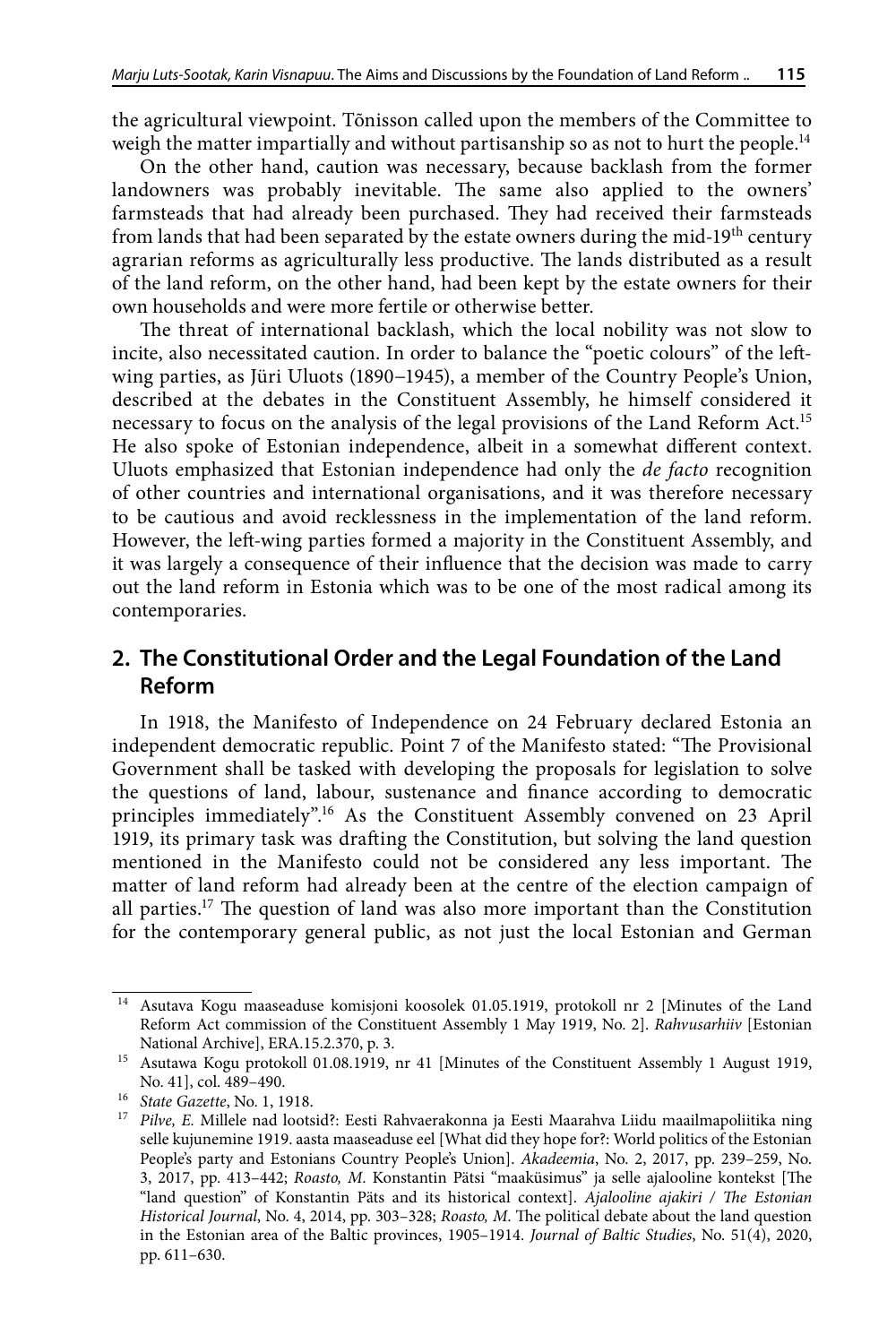newspapers<sup>18</sup>, but also the foreign press paid more attention to the Land Reform Act than the Constitution.19

Before gaining independence, the territory of Estonia was a part of the Russian Empire which was far from democracy or true parliamentarism and rule of law even after the limited modernisation that followed the revolution of 1905. Meanwhile, the ideals of democracy and rule of law were always at the forefront of the Estonian independence movement. The first thorough Estonian language work on the nature of rule of law was published during the German occupation in 1918.<sup>20</sup> Although Estonia's Constitution of 1920 did not explicitly mention the term "rule of law" or the concept of *Rechtsstaat*, the structural elements of the basic principles of rule of law did exist and the contemporary lawyers and public figures repeatedly pointed that out. For example, Ferdinand Karlson (1875−1941), an attorney and public figure, wrote, "Free Estonia is a legal state or at least she has a desire to be that."21 In 1937, Eduard Laaman (1888−1941), who was a companion of the authoritarian president Päts and at the time rarely had much good to say about the early days of the Republic, said that the most positive aspect of the Constitution of 1920 was the great influence of lawyers in its development. He argued that the whole public life of the country had thus been built on a foundation of justice and that the legal rationalisation of life had led to a state with a rule of law.22

At the beginning of independence, Estonian economy and society were still predominantly agrarian and in this particular field the way of life largely continued to resemble a feudal order. It may be questioned whether all of the so-called landless men really desired their own plot of land, but it is undeniable that "hunger for land" was the crucial factor that shaped Estonian governance and politics. It is important to remember with regard to the land reform that at the time the Republic of Estonia was still fighting a War of Independence to preserve its freedom and sovereignty. The men, who were tired of the Great War, were not exactly eager to return to the battlefield. The poor country, on the other hand, did not have any resources to raise their morale. Thus, it is no wonder that this oft-mentioned hunger for land was to become the driving force that would drive the men to enlist. A decree by the Provisional Government on 20 December 1918 explicitly promised that "all the citizens of Estonia who have demonstrated extraordinary bravery on the frontline against the enemy or been injured in battle, as well as the families of those fallen in action, shall receive land for personal use at no cost."23 According to Point 2 of the

<sup>18</sup> See the overview in: *Mertelsmann, M., Mertelsmann, O.* Landreform in Estland 1919. Die Reaktionen von Esten und Deutschbalten. Hamburg, 2012, S. 47–68.

<sup>19</sup> E. g. *Keyserling, H. von.* Esthonia's Future – The Land Question. *The Daily Telegraph*, 17.09.1919; *Leminkainen, Y*. [= Hermann von Keyserling]. Die Politische Bedeutung von Estland: Das Verhältnis zum Bolschewismus. *Neue Freie Presse* (Wien), 08.01.1921, S. 2. It must be noted that it was the Baltic Germans who had lost their land, who turned to the foreign public. Most active ones were Heinrich von Stryk, Alfred von Schilling and Hermann von Keyserling, but also baroness Mary Ann Knorring and others. More about the opposition of the Baltic Germans: *Loit, A*. Baltisaksa rüütelkondade seisukohad ja tegevus Eesti iseseisvumisel 1918–1920 [The views and activity of the Baltic German knighthood at the independence of Estonia 1918–1920]. *Tuna*, No. 4, 2006, pp. 60–61, 65–68; *Undusk, J.* Eesti kui Belgia. Viimane baltlane Hermann Keyserling [Estonia like Belgium. The last Baltic Hermann Keyserling]. *Tuna*, No. 2, 2003, pp. 59–60, 68–89.<br><sup>20</sup> Einbund, K. Õiguslik riik [The Rule of Law]. Tartu, 1918.

<sup>&</sup>lt;sup>21</sup> *Karlson, F.* Õigusteaduse oskussõnad [Terms of law]. Õigus, No. 1, 1920, p. 6.

<sup>22</sup> *Laaman, E*. Isik ja riik Eesti põhiseadustes [Person and state in Estonian constitutions]. *Õigus*, No. 3, 1937, p. 104.

<sup>23</sup> Ajutise Valitsuse määrus [Decree of the Provisional Government] (20.12.1918). *State Gazette*, No. 9, 1918. Also the § 21 of the Land Reform Act stated: "the first people to get the land are: 1) citizens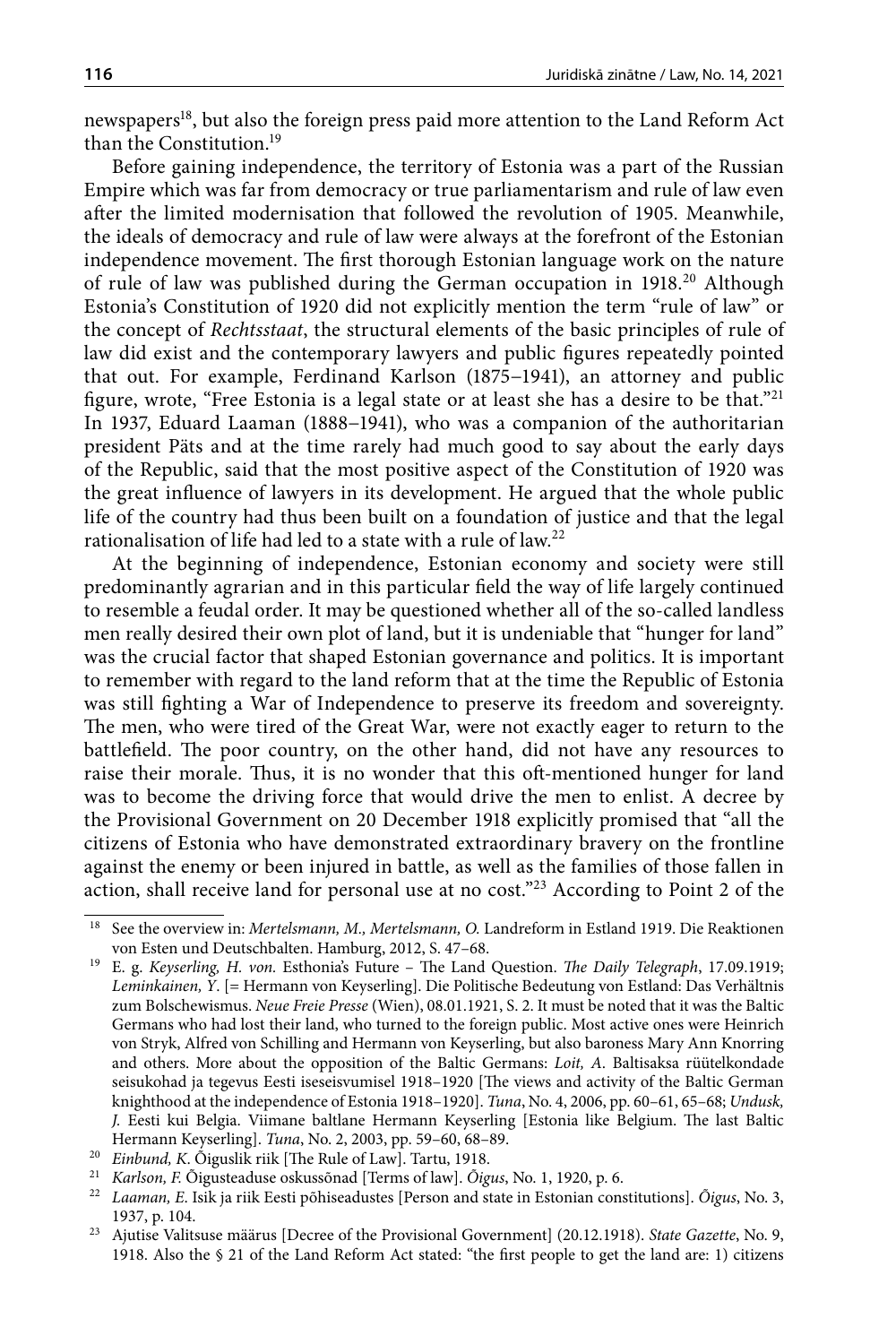same decree, they were to be given land from the national land reserves of the state and the National Agriculture Bank even before the question of land had been solved in the Constituent Assembly.

The state did not have enough land of its own to fulfil the promises given during the war. The (mainly Baltic German) estate owners, whose loyalty to the Republic of Estonia was not particularly reliable anyway,<sup>24</sup> on the other hand, had more than enough land. Already in the 19<sup>th</sup> century, one of the most important theses of the Estonian national movement had been the narrative that, after conquering the Estonian lands during the crusades, the German nobles had taken the Estonians' land also in the literal sense. In other words, the German right to ownership of land in Estonian territory was not considered justified or lawful anyway. The Baltic German propaganda literature, spread in Germany and elsewhere, depicted the Estonian land reform as a great act of revenge against centuries-long injustice.25

## **3. Expropriation of Land**

Although the Land Reform Act may have been more important than the Constitution in the eyes of the contemporary people and media, the Constituent Assembly had first and foremost convened with the purpose of drafting the Constitution and establishing a strong legal basis for a democratic Republic of Estonia. Before the Assembly started compiling the final text of the Constitution, a temporary constitution was passed on 4 June 1919 for the period of the Constituent Assembly's session.26 Although this act also contained a section on the basic rights of citizens<sup>27</sup> and was rather noteworthy in that regard<sup>28</sup>, the right to protection of private property was not included in this temporary constitution. This does not mean that the Committee on Constitution of the Constituent Assembly did not discuss the potential inclusion of a clause on protection of private property. This was already included in the preliminary draft by Jüri Uluots, on which the committee based its own work. Uluots thought that the matter of private property

who have showed extreme courage in the War of Independence; 2) soldiers who have been injured in the War of Independence; 3) the families of soldiers who have died in the War of Independence; 4) soldiers who have taken part in combat activities against the enemy taken the length of the activities into consideration". *State Gazette*, No. 79/80, 1919.

<sup>24</sup> The attempt of the Baltic German to create the so-called United Baltic Duchy (*Vereinigtes Baltisches Herzogtum*) is quite well-known. Much less known is how the Baltic Germans worked hard to establish and obtain the consents of Estonian and Latvian to merge Estonian and Latvian areas with the German Empire. More about this attempt: *Kuldkepp, M.* Rahvusliku enesemääramise kaudu Saksamaa külge: eestlased anneksionistliku Saksa poliitika sihtmärgina 1918. aasta okupatsiooni eel [Unification with Germany through national self-determination: Estonians as a target of annexionist German policy before the 1918 German occupation]. In: *Tannberg, T.* (ed.). Esimene maailmasõda ja Eesti. II [WWI and Estonia. II]. Tartu, 2016, pp. 369–433.

<sup>25</sup> Quotations by: *Rosenberg, T.* Eesti 1919. aasta maareformi historiograafia [Historiography of the Estonian land reform of 1919] (first published in 2002). In: *Rosenberg, T.* Künnivaod … [Ploughed fields …], p. 383.

<sup>26</sup> *State Gazette*, No. 44, 1919, p. 91. Usually in literature about the history of Estonian constitutionalism, this legal act is addressed rather briefly. See more or less all of the relevant references: *Vallikivi, H*. Kodanikuõiguste peatükk Eesti 1919. aasta ajutises põhiseaduses [Civil rights chapter in Estonia's 1919 Preliminary Constitution]. *Ajalooline Ajakiri / The Estonian Historical Journal*, No. 3/4, 2019, pp. 294–295.

<sup>&</sup>lt;sup>27</sup> Vallikivi has dedicated his detailed article to the analysis of the development and discussions held over this specific topic. *Vallikivi, H*. Kodanikuõiguste … [Civil rights …], pp. 293–330.

<sup>28</sup> *Kalmo, H., Luts-Sootak, M.* Eesti riik kui kunstiteos [Estonian state as a piece of art]. *Sirp*, 06.09.2019, p. 12.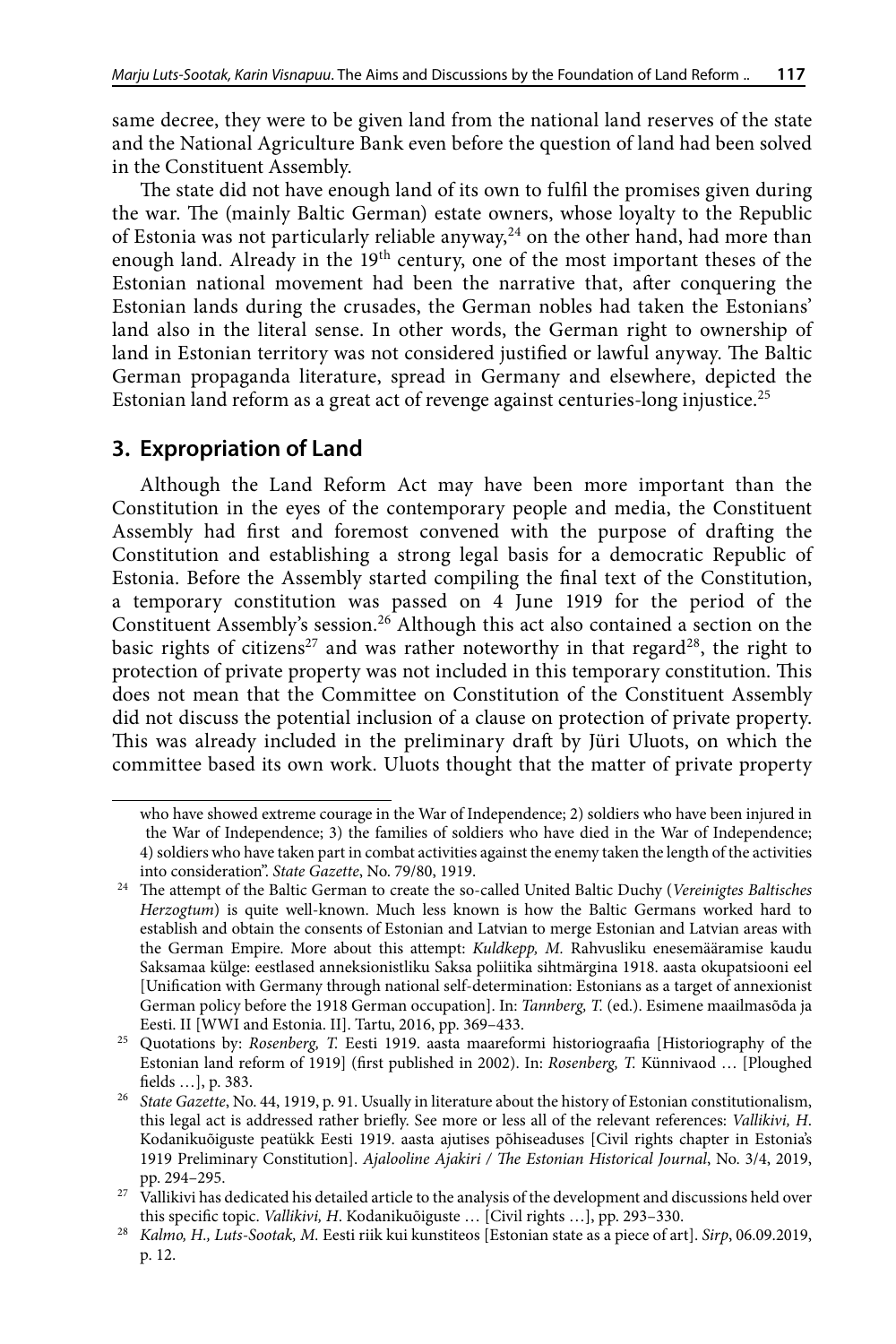ought to be explicitly stated in the Constitution; it should either be allowed and protected, or outlawed altogether. The Marxist assembly members supported a ban on private property, whereas Uluots himself considered defence of private property necessary as a right to property was also meant to protect the individual. Konstantin Päts (1874−1956) who was Uluots' fellow party member, supported this view as well, albeit he wished to add that expropriation of private property had to remain possible and take place in the interests of the country in accordance with relevant laws. Both of these proposals were rejected by the committee. Uluots raised the matter of private property again in front of the full Assembly, arguing that, as the state was to be granted strong powers to intervene in private enterprise (as demanded by the left-wing majority), a strong defence of the citizens' private property was needed. His new proposal included a clause stating that expropriation of private property was allowed for the greater societal good with adequate legal basis and for a just compensation. Jaan Tõnisson of the People's Party also supported this proposal. The proposal was still rejected by the left-wing majority with the justification that private property was already protected by other laws.29

Laaman later explained that the strong opposition by the left-wing parties to free enterprise, as well as private property rights was caused by the specific context of 1919: during the war, it was feared that expanded freedom of enterprise would lead to the growth of speculation, black-market business activities and the reluctance to approve strong protection of private property was caused by the ongoing preparations for the expropriation of large-scale land holdings under the Land Reform Act.30

The Committee on the Constitution started compiling the constitution proper in August of 1919. Uluots was once again the author of the preliminary projects. These included a section on protection of private property with all the classical elements: private property was protected, but could be expropriated without the owner's consent if the expropriation took place on a legal basis and for a just compensation. During the first reading in the committee, the draft was amended to restrict the protections of the norm to Estonian citizens, to exclude all property rights' violations except for expropriation from the protections of the draft, and to exclude the right to compensation. An amendment specifying that property could only be expropriated in the interests of the common good was added during the second reading. Uluots tried to reintroduce the requirement for just compensation, but his proposal was rejected. Ado Anderkopp (1894−1941) of the Labour Party explained that the matter of compensation had already been solved in the Land Reform Act and if the right to compensation were to be included in the Constitution, the Land Reform Act would also require amendment. Anderkopp was referring to Section 10<sup>31</sup> of the Land Reform Act, which did refer to compensation, but postponed a concrete solution to the matter.

Jaan Teemant (1872−1941) of the Country People's Union then proposed that the words "for a just compensation" be added, because, while the Land Reform Act referenced a compensation, it never mentioned that the compensation ought to be

<sup>29</sup> *Vallikivi, H.* Kodanikuõiguste … [Civil rights …], pp. 310–312.

<sup>30</sup> *Laaman, E.* Kodaniku põhiõigused ja kohused [Civil rights and obligations]. In: Põhiseadus ja Rahvuskogu [Constitution and National Assembly]. Tallinn, 1937, p. 343.

<sup>&</sup>lt;sup>31</sup> "The specifics of the compensation paid for the aforementioned expropriated land and, if necessary, determining the size of the compensation and the types of land exempt from compensation will be solved in appropriate special legislation".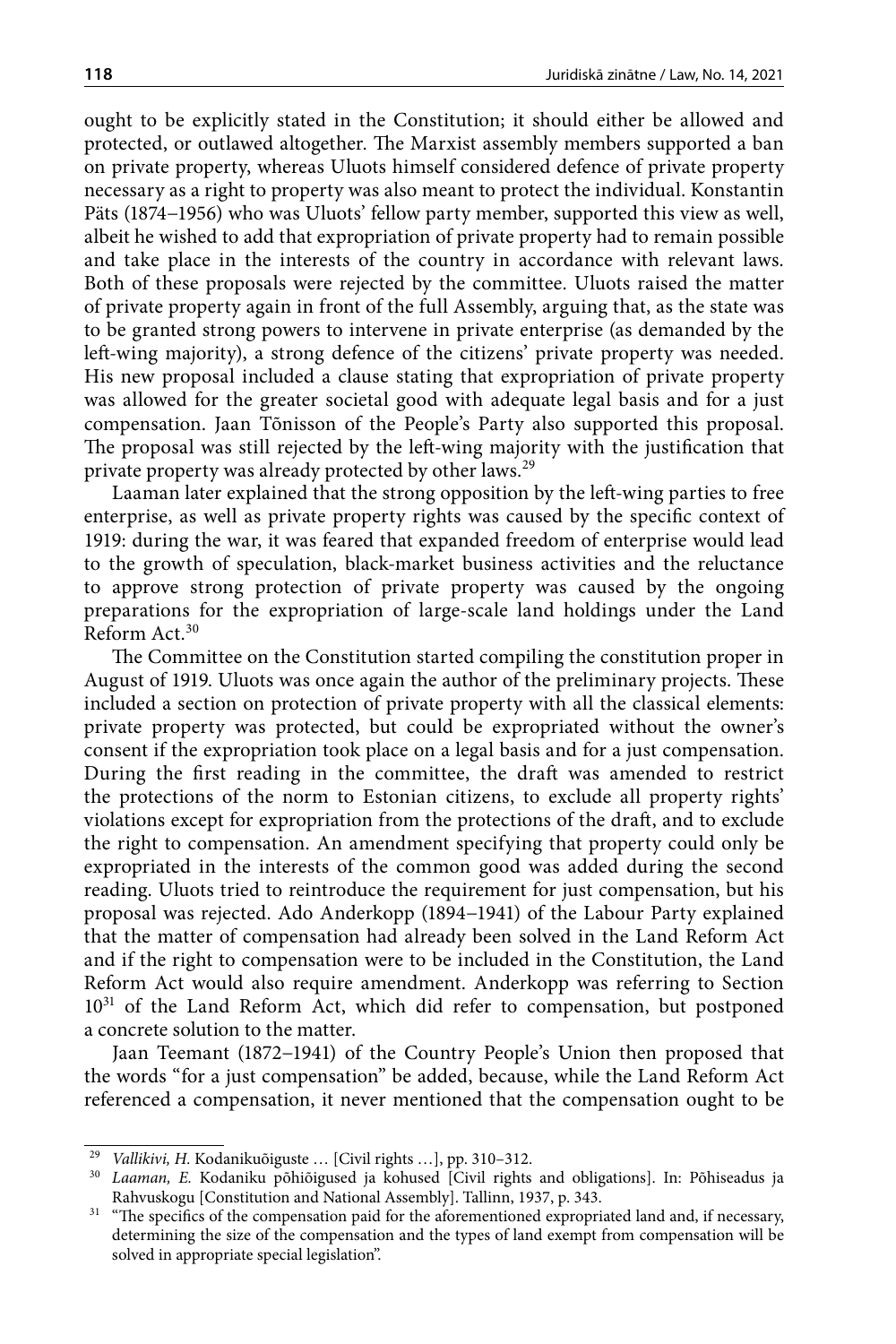just. He argued that this could lead to difficult consequences in the future and the expropriation of private property could only be allowed for a just compensation. This proposal was also rejected twice.<sup>32</sup> In the Constitution, as it was ratified on 15 June  $1920^{33}$ , a section on the protection of private property did exist, but it did not mention a right to compensation for expropriated property. Despite the caution taken by Estonia's legislature, the former landowners soon questioned why their land was being taken away by a country whose Constitution's Section 24 explicitly stated the principle of private property rights: "Private property is protected for all citizens of Estonia." The same clause contained an exemption allowing privately owned land to be expropriated "only in the general interests of society in accordance with the law". The Land Reform Act was considered a law that sought to advance the greater good.

Ten years after the passing of the Land Reform Act, Ants Piip (1884−1942), a diplomat, professor of international law, politician and Labour Party assembly member said that from the perspective of international law, the greatest difficulty of the land reform was reconciling the reform with the efforts to gain support and recognition of Western European countries. Large-scale nationalisation of land was hardly going to increase the support for Estonia in countries that valued private property rights and remembered the actions of the Soviet regime in Russia. Hence, Estonian foreign delegations had to explain the preparations for the planned land reform to Western governments. Once the necessity of the reform had been explained on the basis of economic, social, and political reasons, it was no longer seen as a characteristically Bolshevik policy.<sup>34</sup>

### **4. The Question on Compensation for Expropriated Land**

Although the Constitution did not place a requirement for compensation for expropriated property, and the Land Reform Act also left the matter unclear, the laws that were valid in Estonia at the time did mandate compensation. The main source of civil law was the codification of the private law of Russian Empire's Baltic provinces, the so-called Baltic Private Law Act.<sup>35</sup> Its Article 868 (6) stated that private property could be expropriated without the owner's consent, provided the expropriation was necessary for the nation or the community, but the owner was to be compensated for the full value of the property before any such transfer of property took place. This was the basis for many lawsuits by former estate owners during the period of independence, some of which reached the Supreme Court of

<sup>&</sup>lt;sup>32</sup> *Vallikivi, H. Põhiõiguste peatükk Eesti 1920. aasta põhiseaduses [Civil rights chapter in Estonia's* 1920 Constitution]. In: Riigiõiguse aastaraamat 2020 [Yearbook of Constitutional Law 2020] 2020, pp. 55–56.

<sup>33</sup> Eesti Vabariigi põhiseadus [Constitution of the Republic of Estonia] (15.06.1920). *State Gazette*, No. 113/114, 1920, p. 243.

<sup>34</sup> *Piip, A*. Maareform meie välispoliitikas [Land reform in our foreign policy]. *Waba Maa*, 25.10.1929, p. 6.

<sup>&</sup>lt;sup>35</sup> The third volume of Baltic Provincial Law Code (also known as the Estonian, Livonian and Courland Private Law or more commonly – as the Baltic Private Law Act), which was confirmed in 1864 and entered into force the following year, was at first applicable only for local nobility, town citizens, Lutheran clergymen and so-called literates. In the Republic of Estonia, with the law of abolition of estates (from 09.06.1920; *State Gazette*, No. 129/130, 1920, p. 54), its validity was expanded to all of the population of Estonia. Initially only the former Russian areas, which were united with Estonia according to the Tartu peace treaty (Petseri county and a strip of land east of the Narva River) were left out.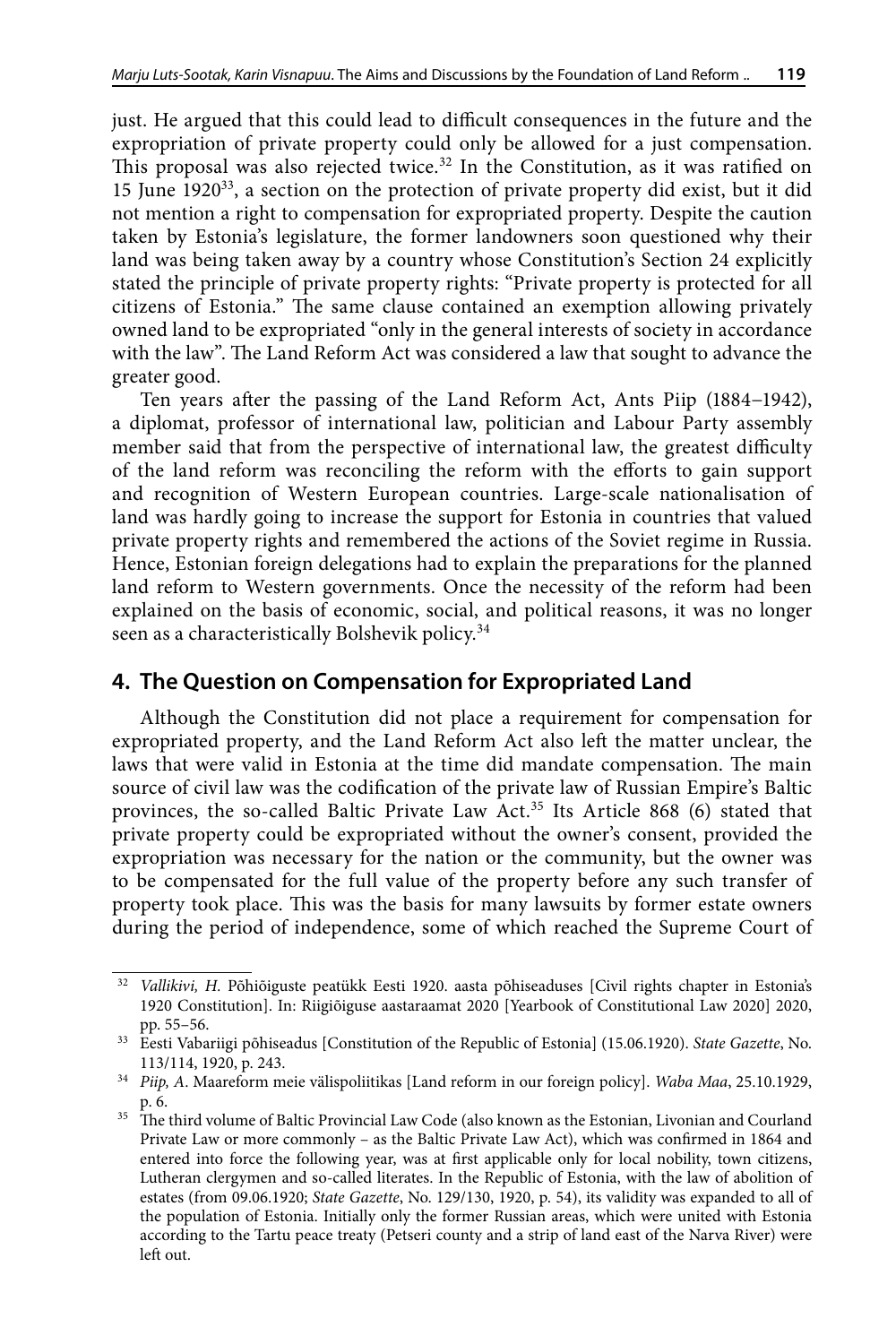Estonia. Several former estate owners claimed that as no compensation had been paid for their lands, even though such compensation was required according to the statutory Baltic Private Law, then no transfer of property had taken place. The Supreme Court dismissed their claims, arguing that the Land Reform Act was a special law in relation to the Baltic Private Law Act, therefore overriding the norm of compensation as described in general law. As such, the Land Reform Act was to take precedence. Even though the question of compensation had not been solved in a substantive and regulatory manner in the Land Reform Act, compensation had been explicitly mentioned. It was merely the specific details that had been postponed and were to be determined by additional legislation. This invalidated the claims that compensation was not regulated at all in the special law, which would have necessitated the application of Baltic Private Law as the general norm.<sup>36</sup> Both the Supreme Court of Estonia, as well as the Secretariat and the Council of the League of Nations dismissed any lawsuits relating to matters of compensation.<sup>37</sup>

All the parties in the Constituent Assembly agreed that large-scale estates had to be liquidated with only the German party opposing it for obvious reasons.<sup>38</sup> According to Section 1 of the Land Reform Act, not only the lands, but all of the agricultural inventory belonging to the estates was to be nationalised. Sections 11 and 12 specified compensations for livestock, as well as any other inventory. This did not cause disagreements in the Constituent Assembly. Compensation, or the lack thereof for expropriated land, on the other hand, was the cause of heated debate.

In the Committee on the Land Reform Act, arguments were presented in support and against compensation on political, economic, and legal grounds. Uluots was in favour of compensation, although he was mainly concerned about any reactions to the reform in Western Europe, if land were to be expropriated without any compensation whatsoever. He assumed that Estonia would have problems being accepted into the League of Nations, as all the other Eastern European countries, with an exception of Latvia and Russia, had paid compensation.<sup>39</sup> The proposals for compensation were introduced to the Assembly by the People's Party and Uluots himself emphasized in the committee on 5 May 1919 that the matter needed to be decided so that Estonia could be accused of neither Bolshevism nor injustice. He argued that expropriation without compensation was unjust, and Estonia would likely come to regret the decision.<sup>40</sup>

<sup>36</sup> E.g., the decision of the Civil Department of the Estonian Supreme Court of 20.11.1924, 1483. *Rahvusarhiiv*, ERA 1356.3.64, in which the complaint of the previous owner (Georg von Stackelberg) of the Roosna-Alliku Manor was solved. Stackelberg was able to use the land which was not redistributed during the reform up until 1939 (altogether 37.5 hectares). He was also allowed to use the first-floor premises of the manor. A school operated in other rooms of the manor: Roosna-Alliku mõisa ajalugu. Roosna-Alliku mõisa koduleht [History of the Roosna-Alliku Manor. Website of the Roosna-Alliku Manor]. Available: <http://roosnaallikumois.ee/?c=ajalugu&l=et> [last viewed 11.04.2021].

<sup>&</sup>lt;sup>37</sup> More about the discussions about Estonian minorities and land question in the League of Nations see *Made, V.* Külalisena maailmapoliitikas. Eesti ja Rahvasteliit 1919–1946 [As a guest in the world politics. Estonia and the League of Nations]. Tartu, 1999, pp. 145–172.

<sup>38</sup> *Valge, J.* Eesti parlament 1917–1940. Poliitiline ajalugu [Estonian Parliament 1917–1940. Political history]. Tallinn, 2019, pp. 153–171.

<sup>&</sup>lt;sup>39</sup> Maaseaduse komisjoni koosoleku protokoll [Minutes of the Land Reform Act Commission], No. 3 (05.05.1919). In: Asutava Kogu maaseaduse komisjoni protokollid [Minutes of the Land Reform Act Commission of the Constituent Assembly], 1919, 1920. *Rahvusarhiiv*, ERA.15.2.369, pp. 8–10.

<sup>40</sup> Maaseaduse komisjoni koosoleku protokoll [Minutes of the Land Reform Act Commission], No. 2 (01.05.1919), No. 3 (05.05.1919), No. 13 (30.05.1919). In: Asutava Kogu maaseaduse komisjoni protokollid [Minutes of the Land Reform Act Commission of the Constituent Assembly], pp. 7–8, 26.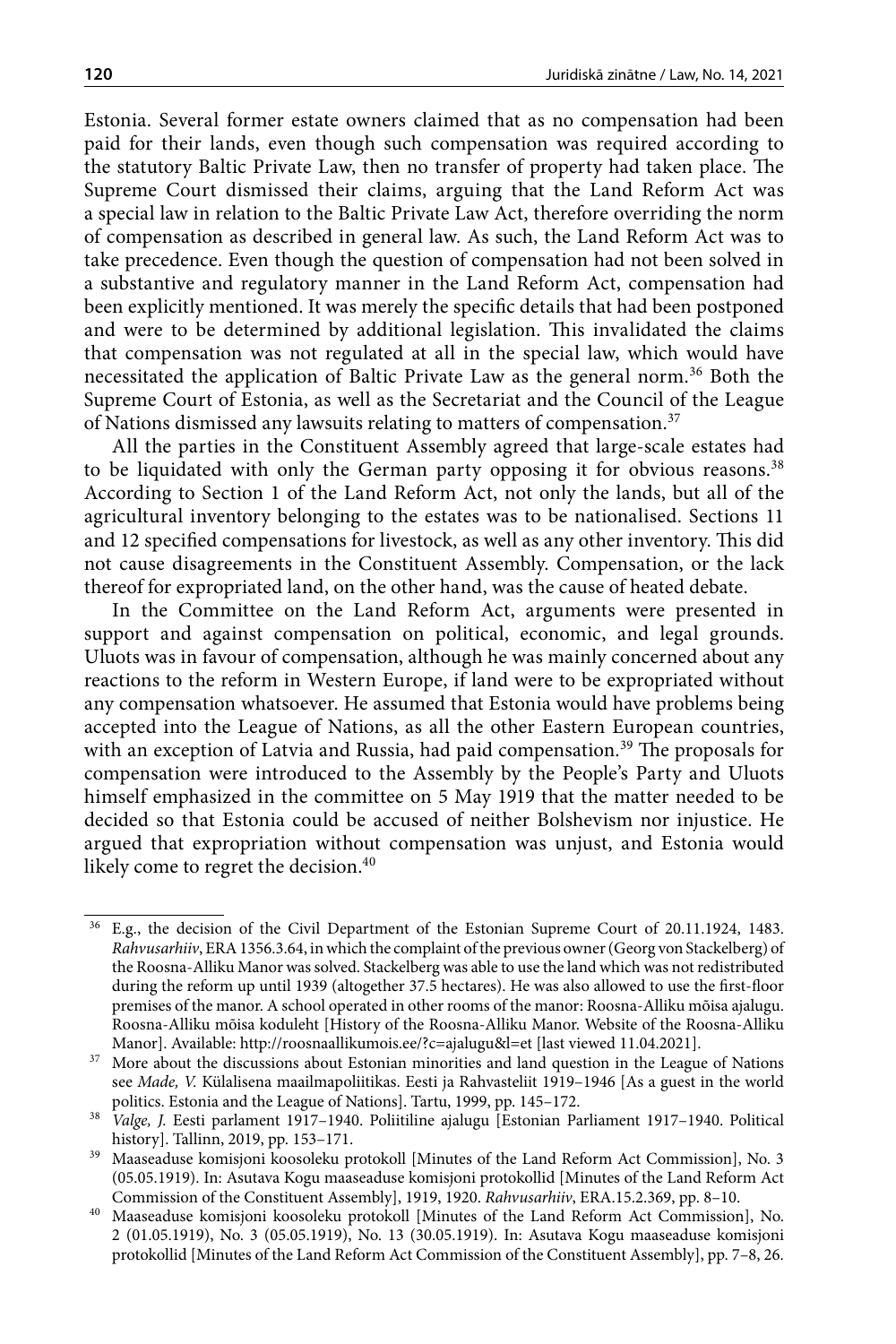Johan Jans (1880−1941), a lawyer and a Social Democratic assembly member was strongly opposed to compensation. Whilst he did not deny the right to private property *per se*, he did find that paying compensation for the estates could not be based on private property rights, as this property had been obtained illegally. Jans emphasized that he did not consider unpaid expropriation a revenge for historical injustice but rather a means of establishing a stable social order in accordance with the societal sense of justice. August Jürmann (1887−1942) of the Country People's Union opposed him, arguing that non-payment was actually a denial of property rights. Left-wing assembly members were not always in agreement either. When Jans mentioned unpaid expropriation as a national necessity, Johannes Zimmermann (1882−1942) of the Labour Party immediately responded, arguing that Jans' own arguments lead to the conclusion that abolition of private property altogether was necessary from the perspective of the state.41 Although the principal matter of compensation or a lack thereof was still undecided, the committee already started discussing actual evaluations to base the compensation on.<sup>42</sup>

The *Landeswehr* war had broken out by the time of the next committee meeting. Jans now said that he did not agree with compensation and the debates started all over again.43 By the time of the next meeting on 11 July the war was over. Although the Estonian victory did not necessarily seem decisive at the time, as only a ceasefire had been agreed upon in Riga on 3 July, Jans said, "Compensation cannot be discussed now, even if it could have been an option before the *Landeswehr* war. We will destroy unity at home if we pay compensation." Johannes Ernesaks (1876−1952), the other representative of the Social Democrats in the committee, seconded him. Anton Laar of the Christian People's Party argued that the best course of action was to wait and see what the reaction to unpaid compensation was abroad.<sup>44</sup> In the end, the committee decided to postpone any decisions on the matter of compensation. As a consequence, the Land Reform Act vaguely stated, "the matter of compensation for expropriated land will be solved by appropriate special legislation".

In 1920, when the Land Reform Act had been passed and the War of Independence was over, discussions over compensation continued in the Constituent Assembly. Although a draft of a statute on compensation for expropriated lands already existed,<sup>45</sup> the committee continued to argue over whether to pay compensation at all. This time the discussions had a new nuance. According to the draft, compensation was not to be paid, but the state was to take liability for any debts

<sup>41</sup> Maaseaduse komisjoni koosoleku protokoll [Minutes of the Land Reform Act Commission], No. 13 (30.05.1919). In: Asutava Kogu maaseaduse komisjoni protokollid protokollid [Minutes of the Land Reform Act commission of the Constituent Assembly], p. 26.

<sup>42</sup> Maaseaduse komisjoni koosoleku protokoll [Minutes of the Land Reform Act Commission], No. 15 (02.06.1919). In: Asutava Kogu maaseaduse komisjoni protokollid protokollid [Minutes of the Land Reform Act commission of the Constituent Assembly], pp. 28–30.

<sup>43</sup> Maaseaduse komisjoni koosoleku protokoll [Minutes of the Land Reform Act Commission], No. 16 (18.06.1919). In: Asutava Kogu maaseaduse komisjoni protokollid protokollid [Minutes of the Land Reform Act commission of the Constituent Assembly], pp. 31–32.

<sup>44</sup> Maaseaduse komisjoni koosoleku protokoll [Minutes of the Land Reform Act Commission], No. 27 (11.07.1919). In: Asutava Kogu maaseaduse komisjoni protokollid protokollid [Minutes of the Land Reform Act commission of the Constituent Assembly], p. 44.

<sup>45</sup> Asutava Kogu maaseaduse komisjoni protokollid [Minutes of the Land Reform Act Commission of the Constituent Assembly], 1919, 1920. In: Asutava Kogu maaseaduse komisjoni protokollid [Minutes of the Land Reform Act commission of the Constituent Assembly], p. 102.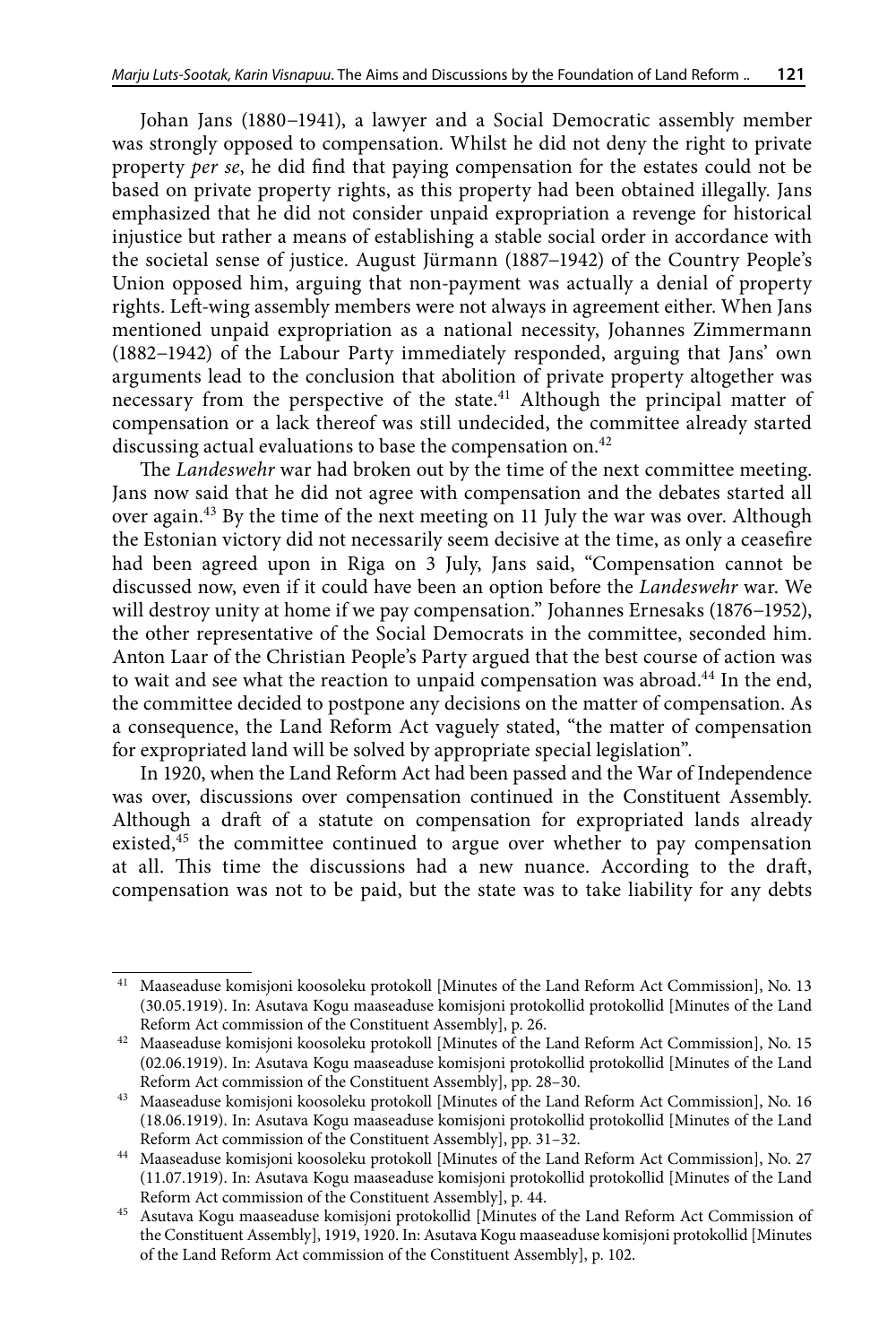on the expropriated properties.46 During a committee session on 11 June 1920, a draft titled "On paying compensation for lands expropriated according to the Land Reform Act" was discussed. The discussions in the committee referred to the Land Reform Act itself, finding that paying compensation was inevitable, because doing the opposite would have required amending the Land Reform Act and contradicted the principle of private property rights. Strandman pointed out that Section 1 of the Land Reform Act already determined the payment of compensation and the new draft under discussion was only meant to specify the conditions and size of compensation. Giving up compensation entirely would have required amending the Land Reform Act.47 Despite that, Section 1 of the draft said: "compensation shall not be paid for expropriated land". Section 2, on the other hand, stated: "Any debts engrossed on the expropriated lands will be the liability of the Republic of Estonia".48 The full Assembly debated the draft further on 29 June 1920. Jans proposed moving the draft forward to the first reading, because uncertainty over debts of the former estates and compensation was beginning to delay the reform itself.49 The Ministry of Agriculture also requested that the draft should move forward.50 Thus started the first reading of the draft. Strandman argued that the draft should be sent to the Committee on Finance, as no proposal was likely to receive the support of a majority in the Committee on the Land Reform Act and the same result could be expected in the full Assembly.<sup>51</sup> Theodor Pool pointed out that the draft, as introduced by the committee, was diametrically contradictory to the government's draft: the committee decided to expropriate the lands without compensation, whereas the government's plan included compensation. He also found that the committee should have supported compensation if it also supported the state taking liability for debts.<sup>52</sup>

Hugo Kuusner (1887−1942), an attorney and a member of the People's Party declared that their party did not support the draft but would support sending it to the Committee on Finance. The Christian People's Party took the same position and although Rudolf von Stackelberg (1872−1934) of the Baltic German Party proposed rejecting the draft altogether, the majority of the assembly voted for sending the draft to the Committee on Finance.<sup>53</sup> In the end, the Constituent Assembly left the matter of compensation undecided.

As there was no clear legal order, contemporary legal scholars and jurists presented contradictory opinions on the matter. Eduard Berendts, (1860−1930),

 $^{46}\,$  The first reading of the draft which was developed by the Ministry of Agriculture was conducted on 09.06.1920 at the meeting of the Land Reform Act Committee. By the end of the meeting, the draft was agreed to be adopted and submitted to the second reading: Maaseaduse komisjoni koosoleku protokoll [Minutes of the Land Reform Act Commission], No. 7 (09.06.1920). In: Asutava Kogu maaseaduse komisjoni protokollid [Minutes of the Land Reform Act Commission of the Constituent Assembly], p. 90.

<sup>47</sup> Maaseaduse komisjoni koosoleku protokoll [Minutes of the Land Reform Act Commission], No. 8 (11.06.1920). In: Asutava Kogu maaseaduse komisjoni protokollid [Minutes of the Land Reform Act commission of the Constituent Assembly], p. 96.

<sup>48</sup> Asutava Kogu maaseaduse komisjoni protokollid [Minutes of the Land Reform Act Commission of the Constituent Assembly], p. 101.

<sup>49</sup> Asutawa Kogu protokoll [Minutes of the Constituent Assembly], No. 145 (29.06.1920). In: Asutawa Kogu IV istungjärk: protokollid [IV session of the Constituent Assembly. Minutes], No. 120–154 (13.04−31.12.1920). Tallinn, 1920, col. 1188.

<sup>50</sup> Ibid*.*

Ibid., col. 1199.

<sup>52</sup> Ibid., col. 1200.

<sup>53</sup> Ibid., col. 1207.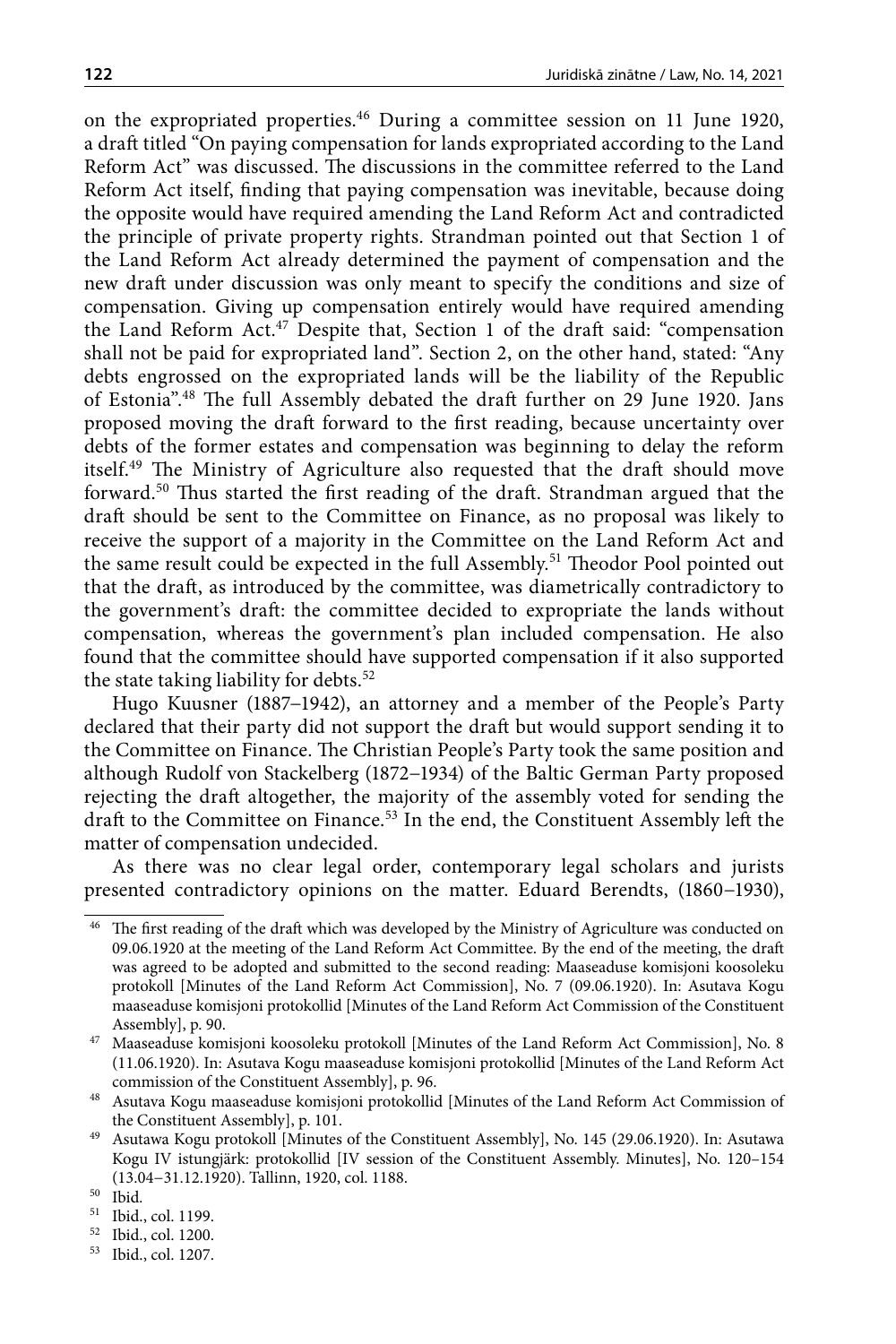a professor of financial law at the University of Tartu, claimed that expropriation without compensation was unconstitutional, emphasizing primarily the preamble and the spirit of the constitution. Only thereafter did he equate expropriation without compensation with violations of constitutionally granted equality before law and private property rights.54 Eugen Maddison (1886−1954), an official of the Ministry of Internal Affairs, disagreed with Berendts.<sup>55</sup> To Berendts' argument that expropriating land without compensation ("confiscating private property") was in conflict with "justice" as mentioned in the preamble, Maddison responded that unjust would be a situation wherein the state would need to expropriate the property of a certain social stratum and to maintain the supposed justice the state should not "rob the people blind with taxes". Berendts had also pointed to Section 4 of the Constitution, which mentioned generally recognised norms of international law as a part of the Estonian legal order. As the constitutions of other countries required just compensation for expropriation, this should be considered as a norm of international law. Maddison responded that such norms were not a part of international law and were the rules of each sovereign state. Thirdly, Berendts referred to Section 6 of the Constitution (equality before law), saying that expropriation did not concern formal titles of societal class which had been abolished, but rather land owners as a social class. As large-scale land owners were also members of the land-owning class, Berendts argued that they should be constitutionally protected from unequal treatment. Maddison, on the other hand, claimed that Section 6 could not be interpreted as meaning social class, but rather as just abolishing existing privileges and titles which could only have been restored by amending the Constitution. The fourth justification Berendts provided was the principle of private property protection as outlined in Section 24 of the Constitution. According to Berendts, the Section did not explicitly mention compensation because the preamble and the spirit of the Constitution (justice, legality, liberty) meant that compensation was to be taken for granted. Maddison thought that compensation was deliberately excluded from the Constitution. Section 24 solely specified that expropriation could take place only in the general interest (consequently, not on someone's personal whim), in accordance with the law (thus, not administratively), and in a manner specified by the law (not according to the plans of the executive branch). How the expropriation was to take place (with or without compensation) was to be decided by special laws in every individual case. Therefore, if compensation was intended to be a necessary condition of expropriation, this would have been explicitly stated in the Constitution.

The Berendts-Maddison debate took place against the backdrop of a draft introduced to the Parliament by the Social Democratic Workers' Party in 1924, which would have legalised expropriation of lands without compensation. By contrast, in 1925 the Baltic German Party introduced a draft that would have mandated compensation to a relatively large extent. The Committee on the Land Reform Act instead based its decisions on the government's draft that specified compensation in 60-year governmental bonds.<sup>56</sup>

<sup>54</sup> *Berendts, E.* Die Verfassungsentwicklung Estlands. Tübingen, 1924, S. 194.

<sup>55</sup> *Maddison, E.* Kas lubab põhiseadus mõisat tasuta võõrandada [Does the Constitution allow to expropriate a manor without any compensation]? *Waba Maa*, 29.05.1924, p. 2.

<sup>&</sup>lt;sup>56</sup> While the parliamentary discussions were still ongoing, Johan Jans, who participated actively already in the Constituent Assembly, published several critical writings about this topic: *Jans, J.* Kas oleme kohustatud võõrandatud mõisate eest tasu maksma [Are we obliged to pay compensation for expropriated land]? Tallinn, 1926; *Jans, J.* Maaseadusega võõrandatud maade eest tasu maksmise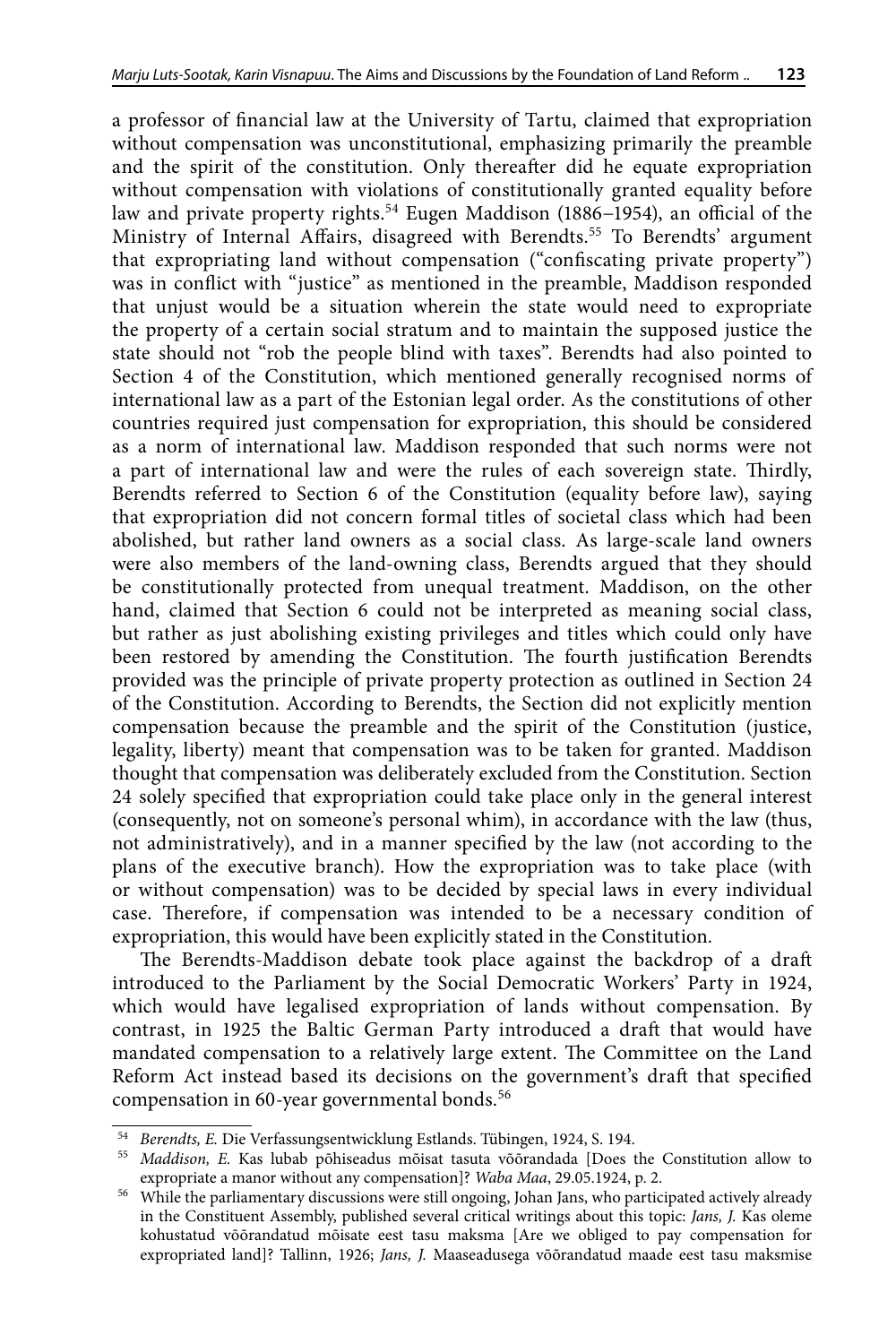Eventually, the question of compensation was settled in the manner proposed by the Government and in 1926 the II Parliament passed the corresponding statute.<sup>57</sup> The Social Democrats proposed holding a referendum on the Compensation Act on 5 March 1926. If their proposal had received majority support in the Parliament, the people may well have voted against paying compensation. The III Parliament was elected in May 1926 and the Social Democrats, inspired by their electoral success, proposed a draft for referendum on 10 August 1926 which would have legalised not paying compensation. On 25 October of the same year, a demand for a referendum with 500 signatures was presented to the Parliament. In accordance with Section 15 of the Constitution, arrangements for a referendum began. The Parliament declared another round of signature collection, which ended on 23 December with 76 450 valid signatures.<sup>58</sup> According to Section 32 of the Constitution, this meant the dissolution of the Parliament and new elections.

The Board of the Parliament, however, started a new debate. The so-called bourgeoisie parties argued that the expropriation of lands under the Land Reform Act can be considered as legislation on taxation and according to Section 34 of the Constitution, legislation regarding taxation was not to be subject to referenda. The tax legislation argument had been introduced to the legal discussion by the aforementioned professor Berendts. He regarded expropriation of land without compensation as taxation of a certain amount of property, making it exempt from referenda.59 Kaarel Parts, Chief Justice of the Supreme Court, did not agree with Berendts. He said that the relevant arguments originated from the state socialist economist Adolph Wagner (1835−1917) who thought that expropriation of land for societal purposes was included in the definition of taxation. Parts claimed that the Land Reform Act had different aims than a tax law, and any decisions ought to be based on the statutory order and the will of the legislator, and not arise from competing scientific theories. If the Land Reform Act and Compensation Act could be counted as tax laws, then so could any laws that had an effect on the state budget be considered as tax legislation.<sup>60</sup> This was Parts' dissenting opinion, which he published in a legal journal after the Board of the Parliament had concluded, after a consultation with legal experts on 7 February 1927, that the Land Reform Act was an act of legislation on taxation and therefore as exempt from being voted on in a referendum. The professors Uluots and Piip were also present at the consultation in addition to Parts. Referencing the expert opinion, the board ruled with three votes to two that the draft of Social Democrats was legislation on taxation, deciding not to present it to the Parliament for confirmation.<sup>61</sup> Artur Mägi (1904–1981), then a law student at the University of Tartu and later a university teacher, the secretary general of the elections to the National Assembly and the VI Parliament, the Secretary of State and the Chancellor of Justice of the Estonian government in exile and one of the most important scholars of constitutional law in Estonia later

küsimus [The question about compensation for lands expropriated with the Land Reform Act]. *Õigus*, No. 1, 1926, pp. 1–9, No. 2, pp. 33–41.

<sup>57</sup> Riikliku maatagavara loomiseks võõrandatud maade eest tasumaksmise seadus [Law on paying fee for expropriated land which was created for national land reserve] (05.03.1926). *State Gazette*, No. 26, 1926.

<sup>58</sup> *Uuet, L.* Ärajäänud rahvahääletus [The cancelled referendum]. *Postimees*, 30.01.2021, pp. 6–7.

<sup>59</sup> *Berendts, E.* Die Verfassungsentwicklung Estlands, p. 201.

<sup>60</sup> *Parts, K.* Mis on "maksuseaduste" all Põhiseaduse § 34 mõeldud [What is meant with "tax laws" in article 34 of the Constitution]? *Õigus*, No. 1, 1927, pp. 6–10.

<sup>61</sup> *Uuet, L.* Ärajäänud rahvahääletus [The cancelled referendum], p. 7.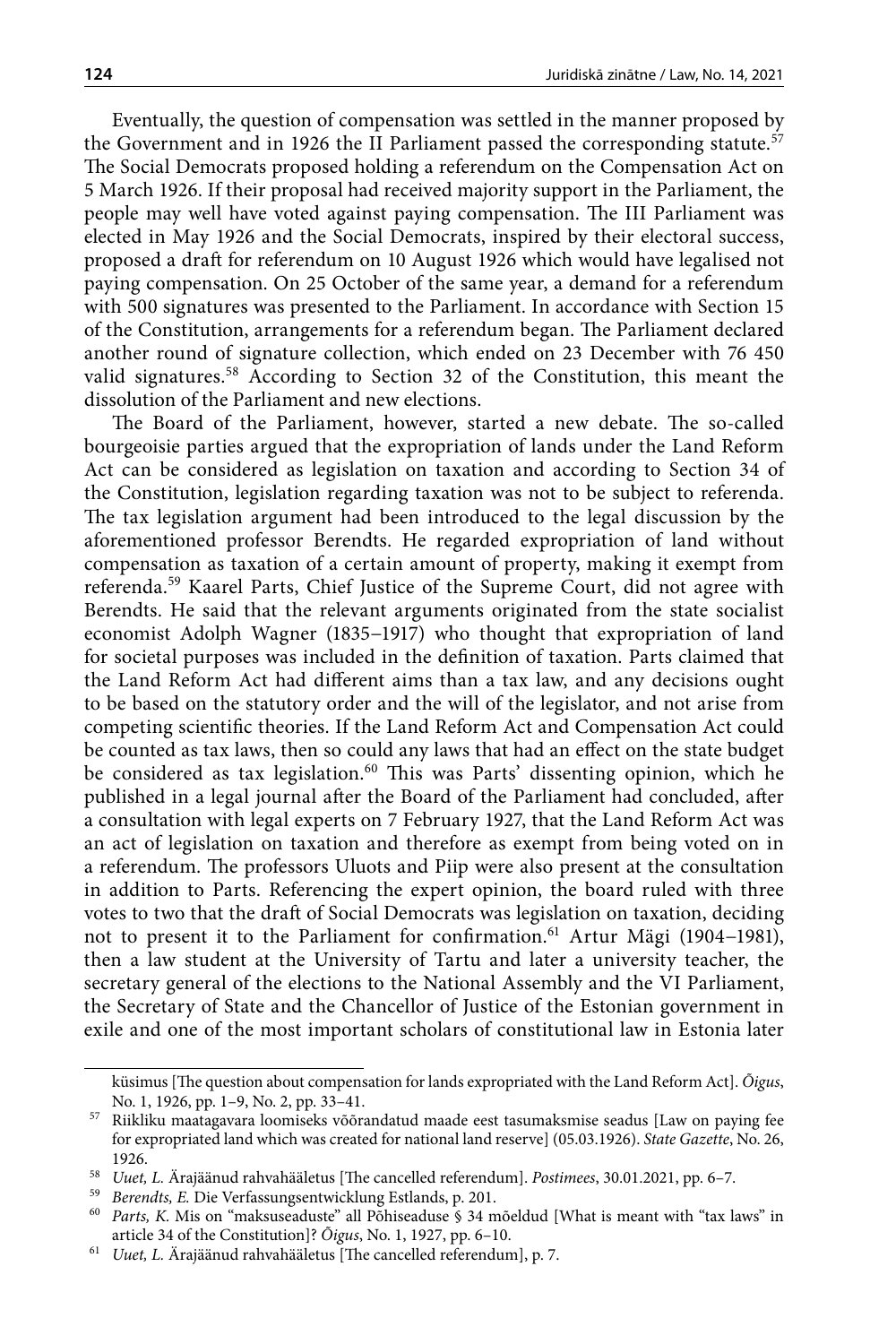claimed: "It is clear that the course of action taken by the Board of Parliament was unconstitutional. The Board had already given permission to the Social Democrats to present their draft and had declared it constitutional. A different opinion by a panel of experts did not justify a change of the decision by the Board, particularly as such a privately expressed opinion had no binding authority. Section 34 of the Constitution also contained a specific list of matters that could not be decided by a referendum." The Parliament and its Board in particular had no authority to extend this list "by means of interpretation".62

In 1927, though, life and legal practice went on as if the decision of the Board of Parliament had been constitutional. In accordance with the Compensation Act of 5 March 1926, committees were formed and payments of compensation for expropriated land started, albeit, in the opinion of the former estate owners, in a manner too slow and shamefully stingy. Perhaps the fact that even some kind of a solution could be found for the question of compensation was the reason why the second Constitution of the Republic of Estonia, passed in 1937 included a clause on the protection of private property with all its elements as had already been proposed by Uluots for the Constitution of 1920: "Article 26. The right to property is protected. Any restrictions to those rights shall be determined by relevant legislation. Expropriation of private property without the consent of the owner can only take place in accordance with the law in the general interest and for a just compensation. The right to settle the matter in court is ensured for any disputes."

### **Summary**

The early years of the land reform were marked by the expropriation of largescale land holdings and the creation of a national land reserve. Although it formed the basis of the land reform, it was not by far limited to that. In order to execute the land reform, far wider legal basis was necessary. The redistribution of the lands followed and, in some cases, also returning of these lands. Redistribution was not possible without exact planning of the land which was not an easy task, considering the large amount of distributed land and the great numbers of eligible beneficiaries. All this required a lot of further laws, decrees and ordinances, which could not be reviewed in the current paper. Here we could only present the very first decisions and legal solutions concerning the Estonian land reform, as well as their backgrounds. In terms of their significance, however, both the expropriation of the lands and the question of compensation for these lands have been fundamental in their nature and have shaped the image of land reform in Estonia, especially outside the country to a greater extent than all the other stages of the same reform.

### **Sources**

#### **Bibliography**

- 1. *Berendts, E.* Die Verfassungsentwicklung Estlands. Tübingen, 1924.
- 2. *Bernmann, O.* Die Agrarfrage in Estland. Berlin, 1920.
- 3. *Einbund, K*. Õiguslik riik [The Rule of Law]. Tartu, 1918.
- 4. *Jans, J.* Kas oleme kohustatud võõrandatud mõisate eest tasu maksma [Are we obliged to pay compensation for expropriated land]? Tallinn, 1926.

<sup>62</sup> *Mägi, A.* Rahvahääletus ja rahvaalgatus Eestis [Referendum and popular initiative in Estonia]. In: Omariikluse taustal … [In the context of independence …], p. 22.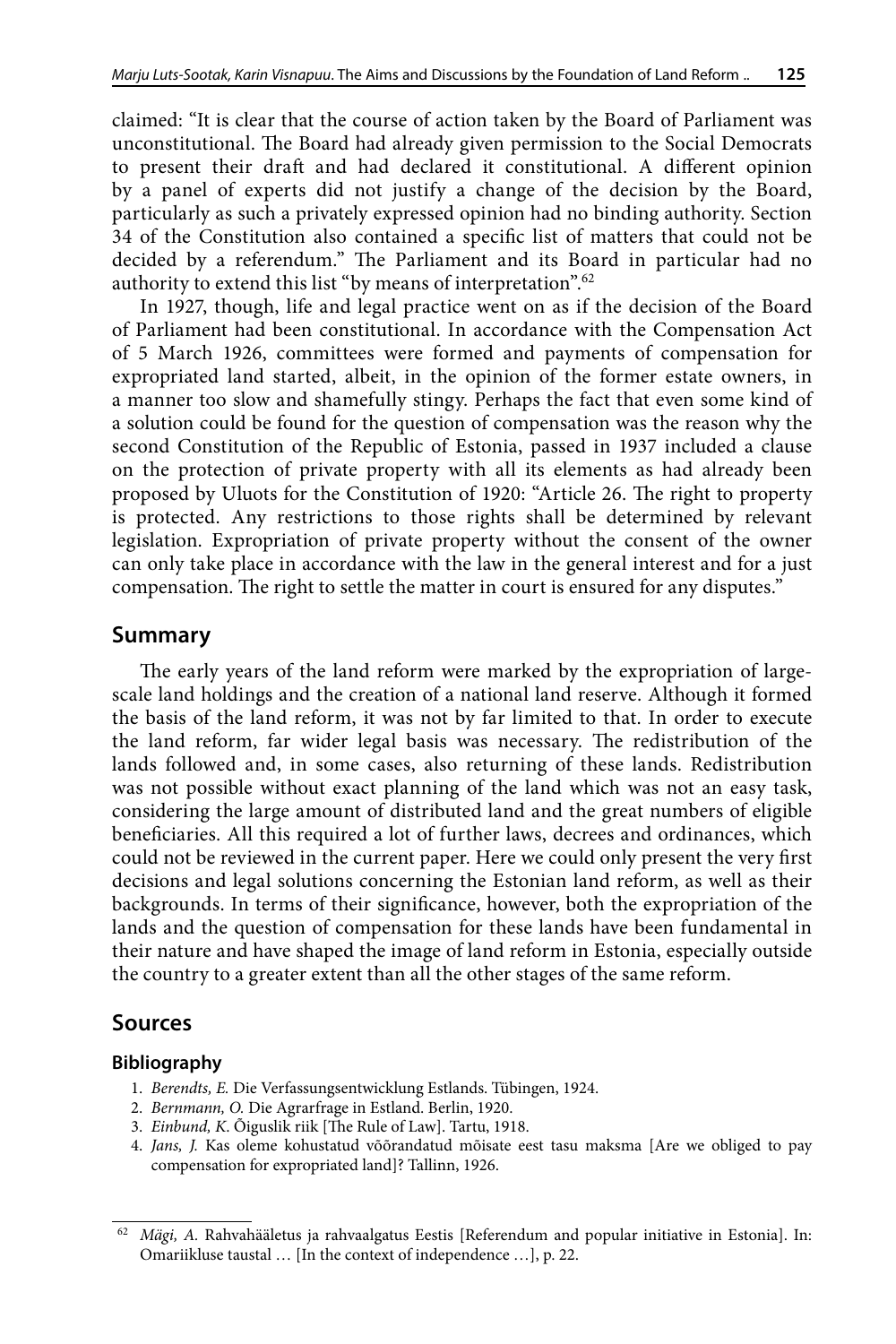- 5. *Jans, J.* Maaseadusega võõrandatud maade eest tasu maksmise küsimus [The question about compensation for lands expropriated with the Land Reform Act]. *Õigus*, No. 1, 1926, pp. 1–9, No. 2, pp. 33–41.
- 6. *Jörgensen, H.* The Inter-War Land Reforms in Estonia, Finland and Bulgaria: a Comparative Study. *Scandinavian Economic History Review*, Vol. 54, Issue 1, 2006.
- 7. *Kalmo, H., Luts-Sootak, M.* Eesti riik kui kunstiteos [Estonian state as a piece of art]. *Sirp*, 06.09.2019.
- 8. *Karelson, M.* Theodor Pool Eesti Vabariigi põllumajanduses [Theodor Pool in the agriculture of the Republic of Estonia]. Tartu, 2000.
- 9. *Karelson, M*. Theodor Pool maaseadus ja maareform [Theodor Pool the Land Reform Act and land reform]. In: Agraarteadus (Akadeemilise Põllumajanduse Seltsi Toimetused 13) [Agrarian Science (Publications of the Academic Aricultural Society 13)]. Tartu, 2000, pp. 10–15.
- 10. *Karlson, F.* Õigusteaduse oskussõnad [Terms of law]. *Õigus*, No. 1, 1920.
- 11. *Keyserling, H. von.* Esthonia's Future The Land Question. *The Daily Telegraph*, 17.09.1919.
- 12. *Korfes, O.* Die Agrarrevolutionen in Estland und Lettland. In: *Sering, M*. (Hg.). Die agrarischen Umwälzungen im außerrussischen Osteuropa. Berlin, Lepizig 1930, S. 72–127.
- 13. *Krauss, K. P.* (Hg.). Agrarreformen und ethnodemographische Veränderungen. Südosteuropa vom ausgehenden 18. Jh. bis in die Gegenwart. Stuttgart, 2009.
- 14. *Kuldkepp, M.* Rahvusliku enesemääramise kaudu Saksamaa külge: eestlased anneksionistliku Saksa poliitika sihtmärgina 1918. aasta okupatsiooni eel [Unification with Germany through national self-determination: Estonians as a target of annexionist German policy before the 1918 German occupation]. In: *Tannberg, T.* (ed.). Esimene maailmasõda ja Eesti. II [WWI and Estonia. II]. Tartu, 2016, pp. 369–433.
- 15. *Kõll, A.-M*. The Agrarian Question in Eastern Europe: Some Answers from the Baltic Region. In: *David, T., Batou, J.* (eds.). Uneven Development in Europe 1918–1939. Librarie Droz, 1999, pp. 201–229.
- 16. *Laaman, E*. Isik ja riik Eesti põhiseadustes [Person and state in Estonian constitutions]. *Õigus*, No. 3, 1937.
- 17. *Laaman, E.* Kodaniku põhiõigused ja kohused [Civil rights and obligations]. In: Põhiseadus ja Rahvuskogu [Constitution and National Assembly]. Tallinn, 1937, p. 343.
- 18. *Laur, M., Lust, K., Pirsko, P., Tarkiainen, Ü.* Talude päriseksostmine Pärnumaa andmestiku põhjal [The purchasing of farmsteads on the basis of data from Pärnumaa]. Tartu, 2014, pp. 9–14.
- 19. *Leminkainen, Y*. [= Hermann von Keyserling]. Die Politische Bedeutung von Estland: Das Verhältnis zum Bolschewismus. *Neue Freie Presse* (Wien), 08.01.1921.
- 20. *Lipping, I.* Land Reform Legislation in Estonia and the Disestablishment of the Baltic German Rural Elite 1919–1930. Dissertation, University of Maryland Faculty oh the Graduate School. Michigan, London, 1980.
- 21. *Loit, A*. Baltisaksa rüütelkondade seisukohad ja tegevus Eesti iseseisvumisel 1918–1920 [The views and activity of the Baltic German knighthood at the independence of Estonia 1918–1920]. *Tuna*, No. 4, 2006, pp. 60–68.
- 22. *Luiga, G. E.* Die Agrarreform in Eesti. Helsinki, 1920.
- 23. *Maddison, E.* Kas lubab põhiseadus mõisat tasuta võõrandada [Does the Constitution allow to expropriate a manor without any compensation]? *Waba Maa*, 29.05.1924.
- 24. *Made, V.* Külalisena maailmapoliitikas. Eesti ja Rahvasteliit 1919–1946 [As a guest in the world politics. Estonia and the League of Nations]. Tartu, 1999.
- 25. *Mertelsmann, M., Mertelsmann, O.* Landreform in Estland 1919. Die Reaktionen von Esten und Deutschbalten. Hamburg, 2012, S. 47–68.
- 26. *Mägi, A.* Rahvahääletus ja rahvaalgatus Eestis [Referendum and popular initiative in Estonia]. In: Omariikluse taustal. Üliõpilasselts Raimla koguteos [In the context of independence. Collected works by Student Society Raimla]. Uppsala, 1955.
- 27. *Nõu, J.* Eesti põllumajanduse omariiklusaegne koetus ja arengutase [The structure and level of development of Estonian agriculture during the period of independence]. In: Omariikluse taustal. Üliõpilasselts Raimla koguteos [In the context of independence. Collected works by Student Society Raimla]. Uppsala, 1955, pp. 59–70.
- 28. *Parts, K.* Mis on "maksuseaduste" all Põhiseaduse § 34 mõeldud [What is meant with "tax laws" in article 34 of the Constitution]? *Õigus*, No. 1, 1927.
- 29. *Piip, A*. Maareform meie välispoliitikas [Land reform in our foreign policy]. *Waba Maa*, 25.10.1929.
- 30. *Pilve, E.* Millele nad lootsid?: Eesti Rahvaerakonna ja Eesti Maarahva Liidu maailmapoliitika ning selle kujunemine 1919. aasta maaseaduse eel [What they hoped for?: World politics of the Estonian People's party and Estonians Country People's Union]. *Akadeemia*, No. 2, 2017, pp. 239–259.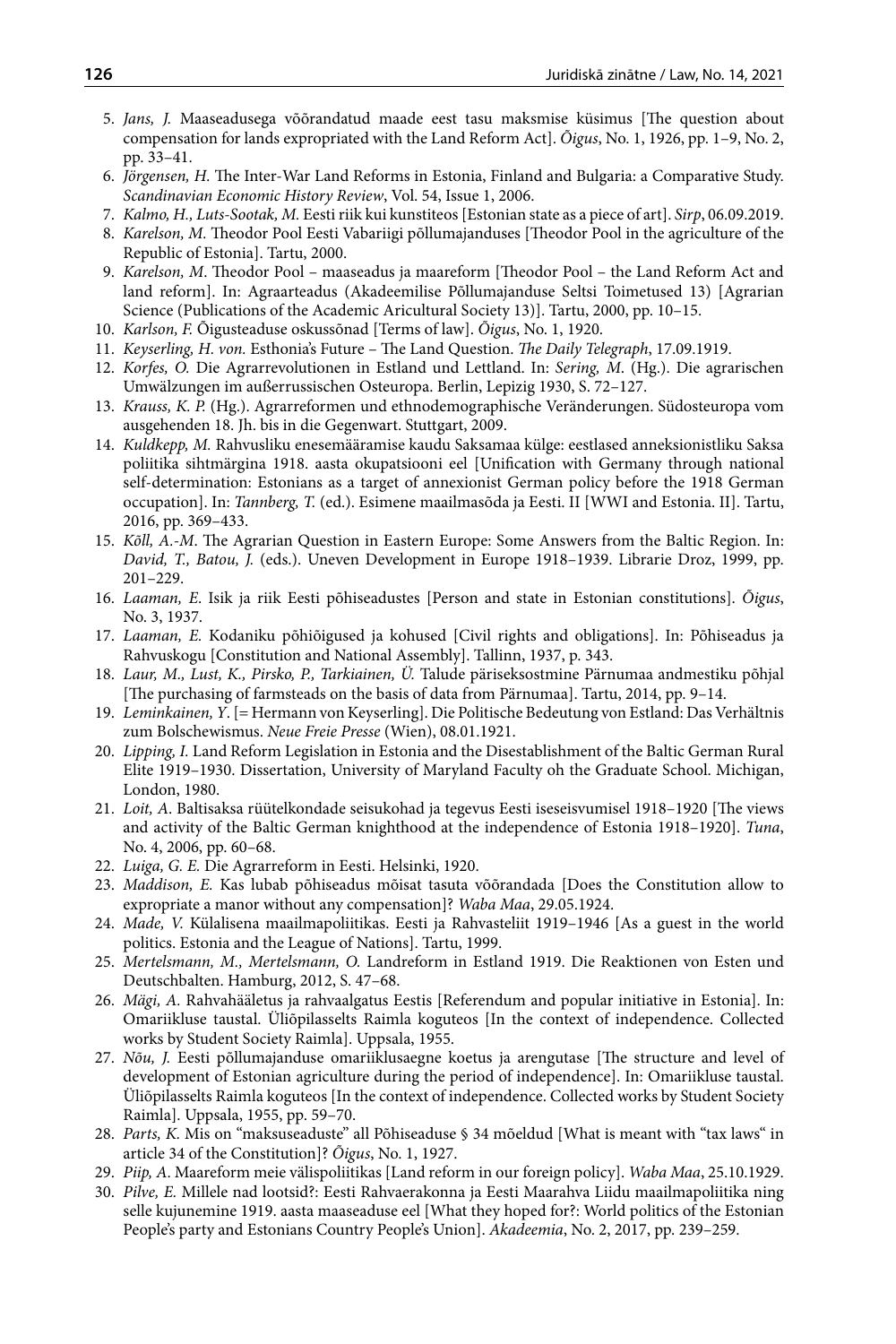- 31. *Pilve, E.* Millele nad lootsid?: Eesti Rahvaerakonna ja Eesti Maarahva Liidu maailmapoliitika ning selle kujunemine 1919. aasta maaseaduse eel [What they hoped for?: World politics of the Estonian People's party and Estonians Country People's Union]. *Akadeemia*, No. 3, 2017, pp. 413–442.
- 32. *Pool, T.* Maauuendus Eestis ja selle tulemusi [Land reform in Estonia and its results]. In: Fenno-Ugrica V. Soome-ugri kultuurkongress (ettekanded) [Finno-Ugric cultural congress (lectures)]. Tallinn, 1936, pp. 4–8.
- 33. *Roasto, M*. Konstantin Pätsi "maaküsimus" ja selle ajalooline kontekst [The "land question" of Konstantin Päts and its historical context]. *Ajalooline ajakiri / The Estonian Historical Journal*, No. 4, 2014, pp. 303–328.
- 34. *Roasto, M*. The political debate about the land question in the Estonian area of the Baltic provinces, 1905–1914. *Journal of Baltic Studies*, No. 51(4), 2020, pp. 611–630.
- 35. Roosna-Alliku mõisa ajalugu. Roosna-Alliku mõisa koduleht [History of the Roosna-Alliku manor. Website of the Roosna-Alliku manor]. Available: <http://roosnaallikumois.ee/?c=ajalugu&l=et> [last viewed 11.04.2021].
- 36. *Rosenberg, T.* Eesti 1919. aasta maareformi historiograafia [Historiography of the Estonian land reform of 1919]. In: *Rosenberg, T.* Künnivaod. Uurimusi Eesti 18.–20. sajandi agraarajaloost [Ploughed fields. Inquiries on the agrarian history of Estonia in the  $18<sup>th</sup>$  to  $20<sup>th</sup>$  century]. Tartu, 2013.
- 37. *Rosenberg, T.* Maaküsimus ja 1919. aasta maareform Eestis: põhjused, eeldused ja tulemused [The land question and the land reform of 1919 in Estonia: reasons, preconditions and results]. In: *Rosenberg, T.* Künnivaod. Uurimusi Eesti 18.–20. sajandi agraarajaloost [Ploughed fields. Inquiries on the agrarian history of Estonia in the  $18<sup>th</sup>$  to  $20<sup>th</sup>$  century]. Tartu, 2013.
- 38. *Roszkowski, W*. Land Reforms in East Central Europe after World War One. Warsaw, 1995.
- 39. *Uluots, J.* Grundzüge der Agrargeschichte Estlands. Tartu, 1935.
- 40. *Undusk, J.* Eesti kui Belgia. Viimane baltlane Hermann Keyserling [Estonia like Belgium. The last Baltic Hermann Keyserling]. *Tuna*, No. 2, 2003, pp. 59–89.
- 41. *Uuet, L.* Ärajäänud rahvahääletus [The cancelled referendum]. *Postimees*, 30.01.2021.
- 42. *Valge, J.* Eesti parlament 1917–1940. Poliitiline ajalugu [Estonian Parliament 1917–1940. Political history]. Tallinn, 2019.
- 43. *Vallikivi, H*. Kodanikuõiguste peatükk Eesti 1919. aasta ajutises põhiseaduses [Civil rights chapter in Estonia's 1919 Preliminary Constitution]. *Ajalooline Ajakiri / The Estonian Historical Journal*, No. 3/4, 2019, pp. 294–295.
- 44. *Vallikivi, H.* Põhiõiguste peatükk Eesti 1920. aasta põhiseaduses [Civil rights chapter in Estonia's 1920 Constitution]. In: *Riigiõiguse aastaraamat 2020* [Yearbook of Constitutional Law 2020], p. 55–56.
- 45. *Virma, F.* Maasuhted ja maakorraldus Eestis [Land relations and land arrangement in Estonia]. Tartu, 2004.

#### **Normative Acts**

- 1. Manifest Eestimaa rahvastele [Manifesto to the Peoples of Estonia] (24.02.1918). *State Gazette*, No. 1, 1918.
- 2. Ajutise Valitsuse määrus [Decree of the Provisional Government] (20.12.1918). *State Gazette*, No. 9, 1918.
- 3. Eesti vabariigi valitsemise ajutine kord [Provisional Regulation on the Government of the Republic of Estonia]. *State Gazette*, No. 44, 1919.
- 4. Maaseadus [Land Reform Act] (10.10.1919). *State Gazette*, No. 79/80, 1919.
- 5. Eesti Vabariigi põhiseadus [Constitution of the Republic of Estonia] (15.06.1920). *State Gazette*, No. 113/114, 1920.
- 6. Riikliku maatagavara loomiseks võõrandatud maade eest tasumaksmise seadus [Law on paying fee for expropriated land which was created for national land reserve] (05.03.1926). *State Gazette*, No. 26, 1926.

#### **Other Sources**

- 1. Asutawa Kogu protokoll 29.07.1919 [Minutes of the Constituent Assembly 27 July 1919], No. 40. In: Asutawa Kogu II istungjärk: protokollid nr 28–97 (17. juuni – 20. dets. 1919. a) [II session of the Constituent Assembly: minutes No. 28–97 (17 June 1919 – 20 December 1919)]. Tallinn, 1920.
- 2. Asutawa Kogu protokoll 01.08.1919 [Minutes of the Constituent Assembly 1 August 1919], No. 41. Asutawa Kogu II istungjärk: protokollid nr 28–97 (17. juuni – 20. dets. 1919. a) [II session of the Constituent Assembly: minutes No. 28–97 (17 June 1919 – 20 December 1919)]. Tallinn, 1920.